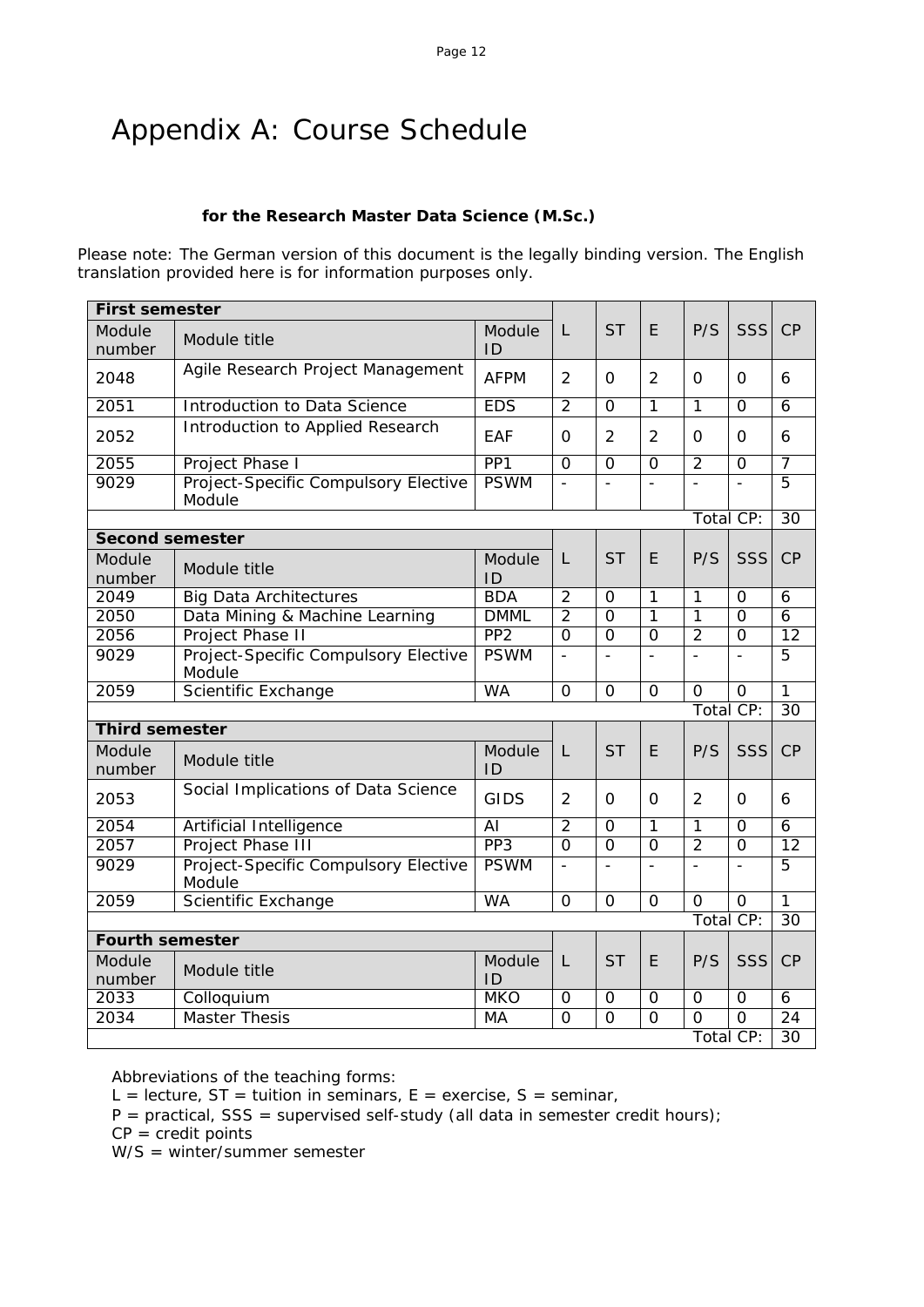## Appendix B:

# Module Catalogue

**for the Research Master Data Science (M.Sc.)**

# **Modules**

Please note: The German version of this document is the legally binding version. The English translation provided here is for information purposes only.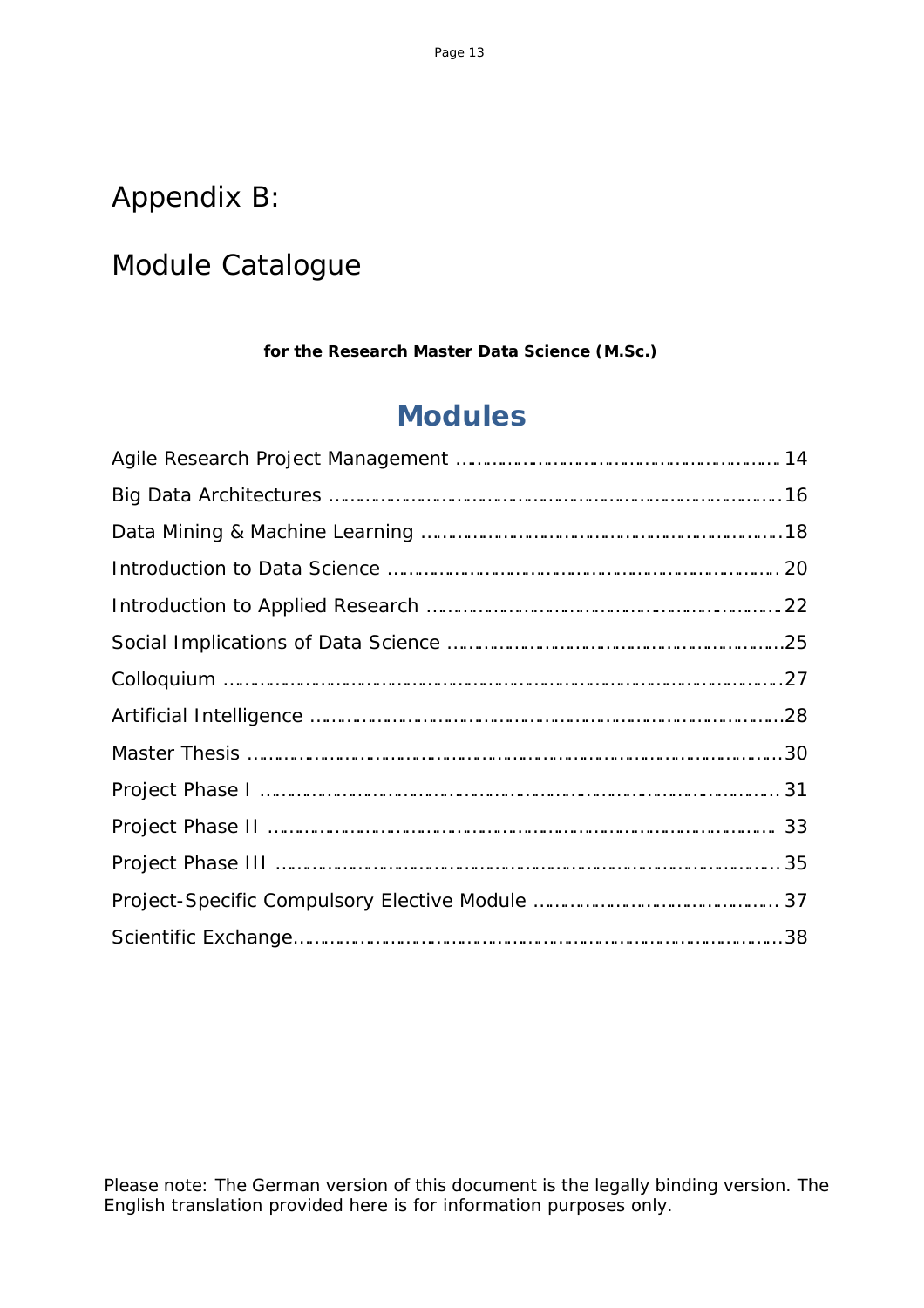|              | <b>Agile Research Project Management</b>                                                                                                                                                                                                                                                                                                                                                                                                                                                                                                                                                                                                      |                                                                                                                                       |                                                                                                                                                                                                                                                                                                                                                                                                                                                                                                                                                                                                                                                                  |                     |                |            |                                                   |    |            | <b>AFPM</b> |  |
|--------------|-----------------------------------------------------------------------------------------------------------------------------------------------------------------------------------------------------------------------------------------------------------------------------------------------------------------------------------------------------------------------------------------------------------------------------------------------------------------------------------------------------------------------------------------------------------------------------------------------------------------------------------------------|---------------------------------------------------------------------------------------------------------------------------------------|------------------------------------------------------------------------------------------------------------------------------------------------------------------------------------------------------------------------------------------------------------------------------------------------------------------------------------------------------------------------------------------------------------------------------------------------------------------------------------------------------------------------------------------------------------------------------------------------------------------------------------------------------------------|---------------------|----------------|------------|---------------------------------------------------|----|------------|-------------|--|
| number       | Identification                                                                                                                                                                                                                                                                                                                                                                                                                                                                                                                                                                                                                                | Workload                                                                                                                              | Credits                                                                                                                                                                                                                                                                                                                                                                                                                                                                                                                                                                                                                                                          |                     | Study semester |            | Frequency                                         |    | Duration   |             |  |
| 2048         |                                                                                                                                                                                                                                                                                                                                                                                                                                                                                                                                                                                                                                               | 180                                                                                                                                   | 6                                                                                                                                                                                                                                                                                                                                                                                                                                                                                                                                                                                                                                                                | 1st sem.            |                |            | each semester                                     |    | 1 sem.     |             |  |
| $\mathbf{1}$ | Course                                                                                                                                                                                                                                                                                                                                                                                                                                                                                                                                                                                                                                        |                                                                                                                                       |                                                                                                                                                                                                                                                                                                                                                                                                                                                                                                                                                                                                                                                                  | Planned group sizes |                | Scope      | Actual contact<br>time /<br>classroom<br>teaching |    | Self-study |             |  |
|              | Lecture                                                                                                                                                                                                                                                                                                                                                                                                                                                                                                                                                                                                                                       |                                                                                                                                       | 60 students                                                                                                                                                                                                                                                                                                                                                                                                                                                                                                                                                                                                                                                      |                     | $\overline{2}$ | <b>SCH</b> | 30                                                | h. | 60         | h           |  |
|              |                                                                                                                                                                                                                                                                                                                                                                                                                                                                                                                                                                                                                                               | Tuition in seminars                                                                                                                   | 30 students                                                                                                                                                                                                                                                                                                                                                                                                                                                                                                                                                                                                                                                      |                     | 0              | <b>SCH</b> | $\mathbf{O}$                                      | h  | $\Omega$   | h           |  |
|              | Exercise                                                                                                                                                                                                                                                                                                                                                                                                                                                                                                                                                                                                                                      |                                                                                                                                       | 20 students                                                                                                                                                                                                                                                                                                                                                                                                                                                                                                                                                                                                                                                      |                     | $\overline{2}$ | <b>SCH</b> | $\overline{30}$                                   | h  | 60         | h           |  |
|              |                                                                                                                                                                                                                                                                                                                                                                                                                                                                                                                                                                                                                                               | Practical or seminar                                                                                                                  | 15 students                                                                                                                                                                                                                                                                                                                                                                                                                                                                                                                                                                                                                                                      |                     | $\Omega$       | <b>SCH</b> | $\Omega$                                          | h  | 0          | h           |  |
| 2            | Supervised self-<br>study                                                                                                                                                                                                                                                                                                                                                                                                                                                                                                                                                                                                                     |                                                                                                                                       | 60 students<br>Learning outcomes/competences:                                                                                                                                                                                                                                                                                                                                                                                                                                                                                                                                                                                                                    |                     | 0              | <b>SCH</b> | $\Omega$                                          | h. | $\Omega$   | h           |  |
|              | software development projects) in an agile research environment.<br>The students know methods of agile project management and can select,<br>$\bullet$<br>adapt and apply them to concrete projects and their contexts<br>Students will be able to apply procedures and tools for configuration<br>٠<br>management and testing of software in the context of operational software<br>development<br>Students understand the specifics of research projects.<br>In<br>$\bullet$<br>accompanying group exercise, they applied the methods they have<br>learned and gained experience with non-hierarchical teamwork and<br>conflict resolution. |                                                                                                                                       |                                                                                                                                                                                                                                                                                                                                                                                                                                                                                                                                                                                                                                                                  |                     |                | an         |                                                   |    |            |             |  |
| 3            | Contents:<br>$\bullet$                                                                                                                                                                                                                                                                                                                                                                                                                                                                                                                                                                                                                        | $\circ$<br>O<br>O<br>O<br>O<br>O<br>O<br>O<br>O<br>Project management<br>$\circ$<br>O<br>O<br>$\circ$<br>O<br>O<br>$\circ$<br>$\circ$ | Introduction to project management<br>Resources, time and content<br>Project acquisition<br>Project planning<br>Effort estimate<br>Gantcharts<br>Project organisation<br>Project management<br>Project completion<br>Project review<br>Team composition<br><b>Conflict Management</b><br>Stakeholder management<br>Special features of agile project management<br>Differentiation from traditional project management<br>The Agile Manifesto<br>SCRUM, Extreme Programming, Rapid Prototyping<br>Software project management<br>Configuration management<br>Testing and testing procedures<br>Special features of innovation, development and research projects |                     |                |            |                                                   |    |            |             |  |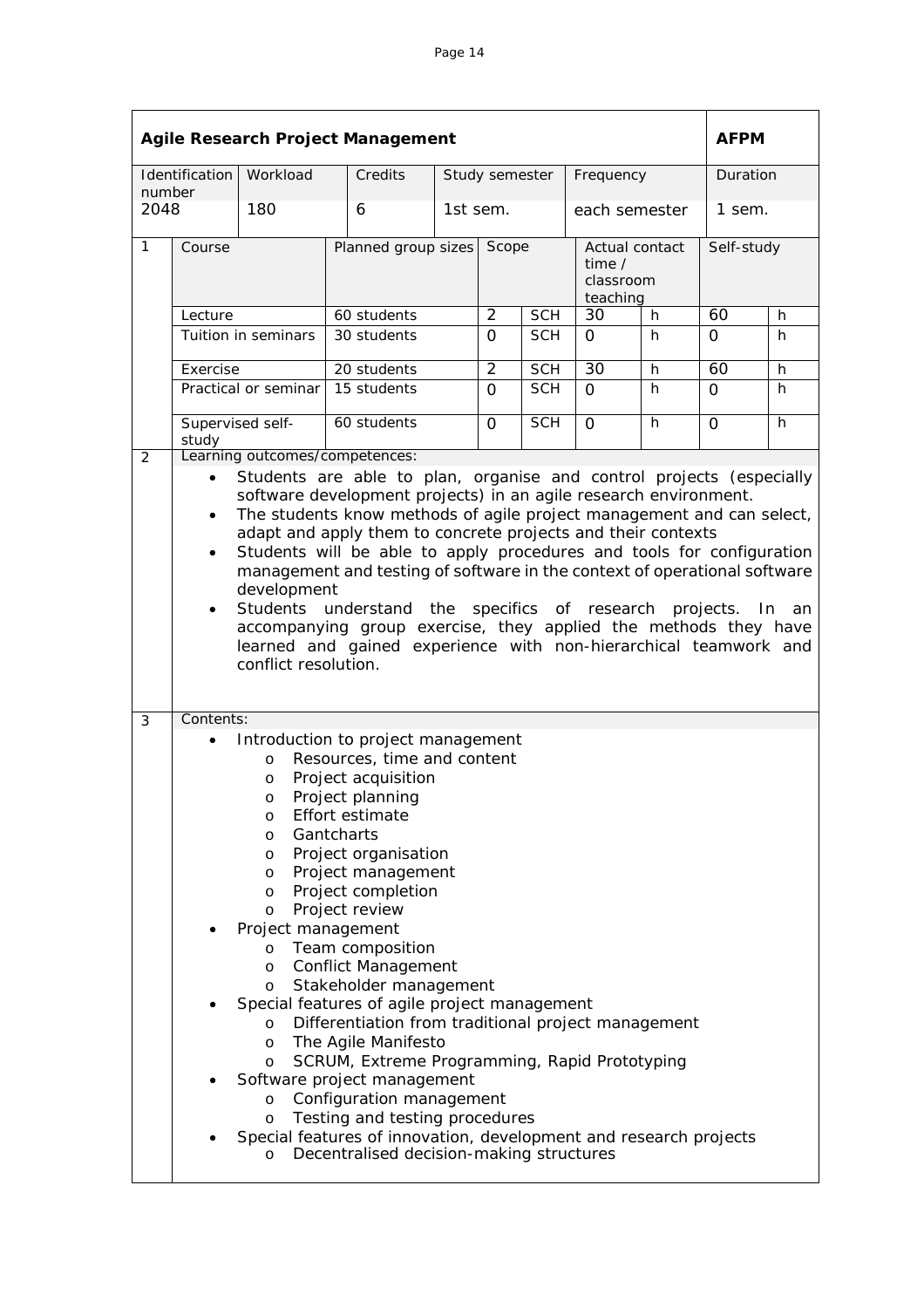|                | $\circ$                     | Consortia research, specially funded projects of the European<br>Union |
|----------------|-----------------------------|------------------------------------------------------------------------|
|                | $\bullet$                   | Accompanying exercise:                                                 |
|                | $\Omega$                    | Planning and implementation of a mini-software project in Python       |
|                |                             | in group work                                                          |
| $\overline{4}$ | Forms of teaching:          |                                                                        |
|                | Lecture, exercise           |                                                                        |
| 5              | Participation requirements: |                                                                        |
|                | Formal:                     |                                                                        |
|                | Content:                    |                                                                        |
| 6              | Forms of assessment:        |                                                                        |
|                |                             | Term paper or oral examination                                         |
| $\overline{7}$ |                             | Prerequisite for the award of credit points:                           |
|                | Module examination pass     |                                                                        |
| 8              |                             | Application of the module (in the following study programmes)          |
|                |                             | Research Master Data Science (M.Sc.)                                   |
| 9              |                             | Importance of the grade for the final grade:                           |
|                | according to MRPO           |                                                                        |
| 10             | Module Officer:             |                                                                        |
|                | N. N.                       |                                                                        |
| 11             | Other information:          |                                                                        |
|                |                             | Literature will be announced at the beginning of the course.           |
| 12             | Language:                   |                                                                        |
|                | German                      |                                                                        |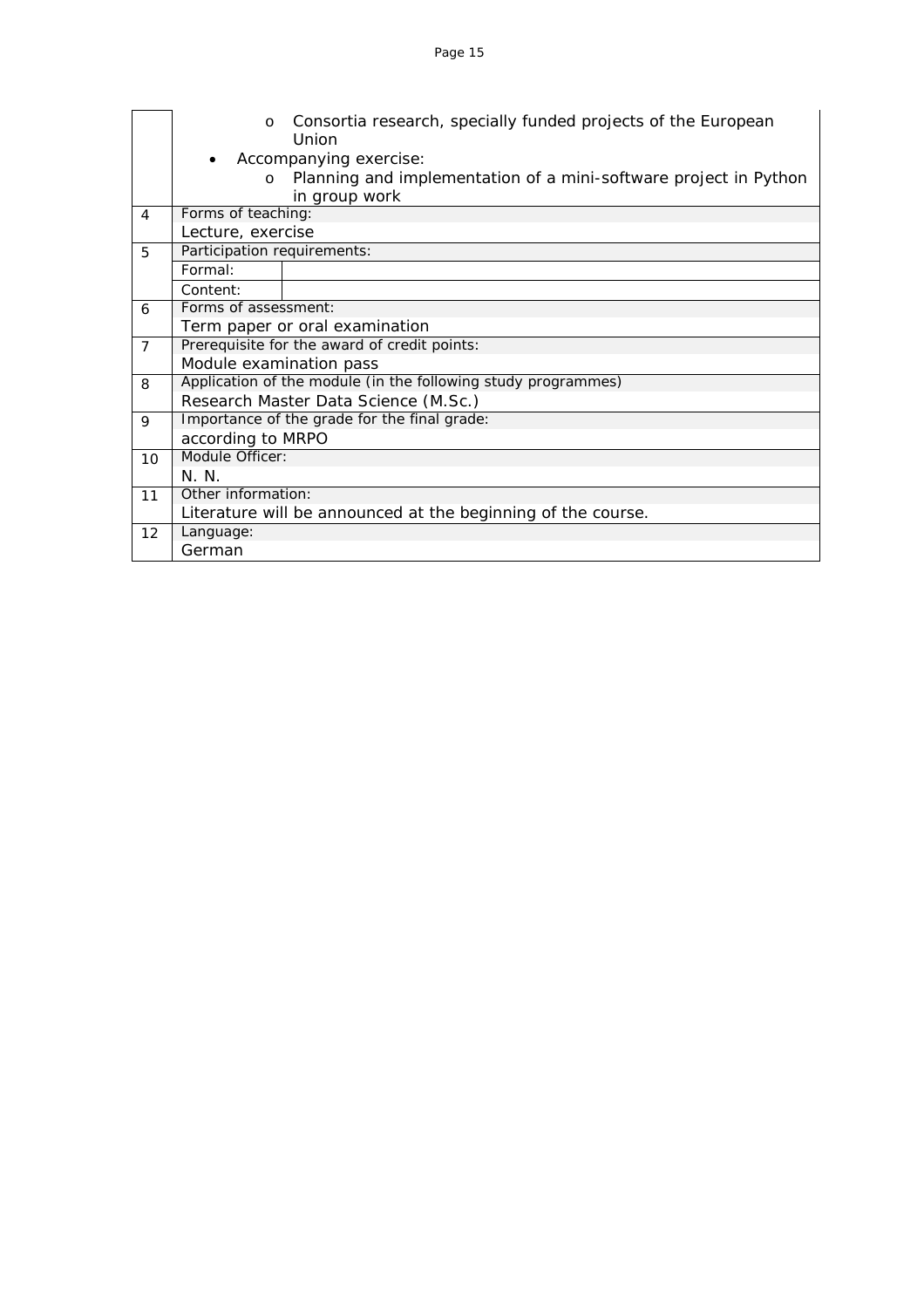|                |                                                                                                                                                                                                                                                                                                                                                                                                                                                                                                                                                                                                                                                                                                                                                                                                                                                                                                                                                                                                                                                                                                                                                                                                                                         | <b>Big Data Architectures</b>                                                                                               |                                                                                                                                                                                                                                                                                                                                                                                                             |                              |                |                                       |                                                     |    | <b>BDA</b>      |   |
|----------------|-----------------------------------------------------------------------------------------------------------------------------------------------------------------------------------------------------------------------------------------------------------------------------------------------------------------------------------------------------------------------------------------------------------------------------------------------------------------------------------------------------------------------------------------------------------------------------------------------------------------------------------------------------------------------------------------------------------------------------------------------------------------------------------------------------------------------------------------------------------------------------------------------------------------------------------------------------------------------------------------------------------------------------------------------------------------------------------------------------------------------------------------------------------------------------------------------------------------------------------------|-----------------------------------------------------------------------------------------------------------------------------|-------------------------------------------------------------------------------------------------------------------------------------------------------------------------------------------------------------------------------------------------------------------------------------------------------------------------------------------------------------------------------------------------------------|------------------------------|----------------|---------------------------------------|-----------------------------------------------------|----|-----------------|---|
|                | Identification                                                                                                                                                                                                                                                                                                                                                                                                                                                                                                                                                                                                                                                                                                                                                                                                                                                                                                                                                                                                                                                                                                                                                                                                                          | Workload                                                                                                                    | Credits                                                                                                                                                                                                                                                                                                                                                                                                     | Study semester               |                |                                       | Frequency of the<br>offer                           |    | Duration        |   |
| number<br>2049 |                                                                                                                                                                                                                                                                                                                                                                                                                                                                                                                                                                                                                                                                                                                                                                                                                                                                                                                                                                                                                                                                                                                                                                                                                                         | 180                                                                                                                         | 6                                                                                                                                                                                                                                                                                                                                                                                                           | 2nd or 3rd<br>sem.           |                | annually<br>in the summer<br>semester |                                                     |    | 1 sem.          |   |
| $\mathbf{1}$   | Course                                                                                                                                                                                                                                                                                                                                                                                                                                                                                                                                                                                                                                                                                                                                                                                                                                                                                                                                                                                                                                                                                                                                                                                                                                  |                                                                                                                             |                                                                                                                                                                                                                                                                                                                                                                                                             | Planned group sizes<br>Scope |                |                                       | Actual contact<br>time $/$<br>classroom<br>teaching |    | Self-study      |   |
|                | Lecture                                                                                                                                                                                                                                                                                                                                                                                                                                                                                                                                                                                                                                                                                                                                                                                                                                                                                                                                                                                                                                                                                                                                                                                                                                 |                                                                                                                             | 60 students                                                                                                                                                                                                                                                                                                                                                                                                 |                              | 2              | <b>SCH</b>                            | 30<br>h                                             |    | 60              | h |
|                |                                                                                                                                                                                                                                                                                                                                                                                                                                                                                                                                                                                                                                                                                                                                                                                                                                                                                                                                                                                                                                                                                                                                                                                                                                         | Tuition in seminars                                                                                                         | 30 students                                                                                                                                                                                                                                                                                                                                                                                                 |                              | $\Omega$       | <b>SCH</b>                            | $\Omega$                                            | h  | $\mathbf{O}$    | h |
|                | Exercise                                                                                                                                                                                                                                                                                                                                                                                                                                                                                                                                                                                                                                                                                                                                                                                                                                                                                                                                                                                                                                                                                                                                                                                                                                |                                                                                                                             | 20 students                                                                                                                                                                                                                                                                                                                                                                                                 |                              | $\overline{1}$ | <b>SCH</b>                            | $\overline{15}$                                     | h  | $\overline{30}$ | h |
|                |                                                                                                                                                                                                                                                                                                                                                                                                                                                                                                                                                                                                                                                                                                                                                                                                                                                                                                                                                                                                                                                                                                                                                                                                                                         | Practical or seminar                                                                                                        | 15 students                                                                                                                                                                                                                                                                                                                                                                                                 |                              | 1              | <b>SCH</b>                            | 15                                                  | h. | 30              | h |
|                | study                                                                                                                                                                                                                                                                                                                                                                                                                                                                                                                                                                                                                                                                                                                                                                                                                                                                                                                                                                                                                                                                                                                                                                                                                                   | Supervised self-                                                                                                            | 60 students                                                                                                                                                                                                                                                                                                                                                                                                 |                              | $\mathbf{O}$   | $\overline{SCH}$                      | $\mathbf 0$                                         | h  | $\mathbf{O}$    | h |
| 2              |                                                                                                                                                                                                                                                                                                                                                                                                                                                                                                                                                                                                                                                                                                                                                                                                                                                                                                                                                                                                                                                                                                                                                                                                                                         |                                                                                                                             |                                                                                                                                                                                                                                                                                                                                                                                                             |                              |                |                                       |                                                     |    |                 |   |
|                | Learning outcomes/competences:<br>The students know the differences between central and distributed<br>systems and can select the right system according to the respective<br>application.<br>Students are familiar with the implementation of parallel and distributed<br>$\bullet$<br>information systems and analysis methods for large, complex and volatile<br>datasets.<br>They are familiar with the Apache Hadoop/Spark ecosystem for managing,<br>٠<br>processing and distributing data in data science applications, know its<br>essential components, and can select and apply the components required<br>in a project in a targeted manner.<br>They know the principles of NoSQL databases and their characteristics as<br>$\bullet$<br>document-oriented databases, key-value databases, graph databases and<br>column-oriented databases.<br>They distinguish between the different types of NoSQL databases based<br>٠<br>on their scope of application and assess when which type of NoSQL<br>database should be used and apply it in practice.<br>Students will be able to describe the information technology requirements<br>that must be taken as a basis for handling large data science projects in<br>the cloud. |                                                                                                                             |                                                                                                                                                                                                                                                                                                                                                                                                             |                              |                |                                       |                                                     |    |                 |   |
| 3              | Contents:                                                                                                                                                                                                                                                                                                                                                                                                                                                                                                                                                                                                                                                                                                                                                                                                                                                                                                                                                                                                                                                                                                                                                                                                                               |                                                                                                                             |                                                                                                                                                                                                                                                                                                                                                                                                             |                              |                |                                       |                                                     |    |                 |   |
|                |                                                                                                                                                                                                                                                                                                                                                                                                                                                                                                                                                                                                                                                                                                                                                                                                                                                                                                                                                                                                                                                                                                                                                                                                                                         | NoSQL databases<br>$\circ$<br>$\circ$<br>O<br>O<br>$\circ$<br>O<br><b>Big Data Architectures</b><br>$\circ$<br>$\circ$<br>O | Introduction to Big Data Computing<br><b>CAP Theorem</b><br>ACID vs. BASE<br>Key-value database (e.g. Redis)<br>Document-oriented database (e.g. MongoDB)<br>Wide-column store (e.g. HBase)<br>Graph database (e.g. Neo4J)<br>Batch vs. online data processing<br>Lambda architecture<br>The Apache Big Data Ecosystem<br>Batch data processing using the example of Hadoop (e.g. HDFS,<br>YARN, MapReduce) |                              |                |                                       |                                                     |    |                 |   |
|                | Online Data Processing using Spark as an example (e.g. Kafka,<br>O<br>Spark Streaming)                                                                                                                                                                                                                                                                                                                                                                                                                                                                                                                                                                                                                                                                                                                                                                                                                                                                                                                                                                                                                                                                                                                                                  |                                                                                                                             |                                                                                                                                                                                                                                                                                                                                                                                                             |                              |                |                                       |                                                     |    |                 |   |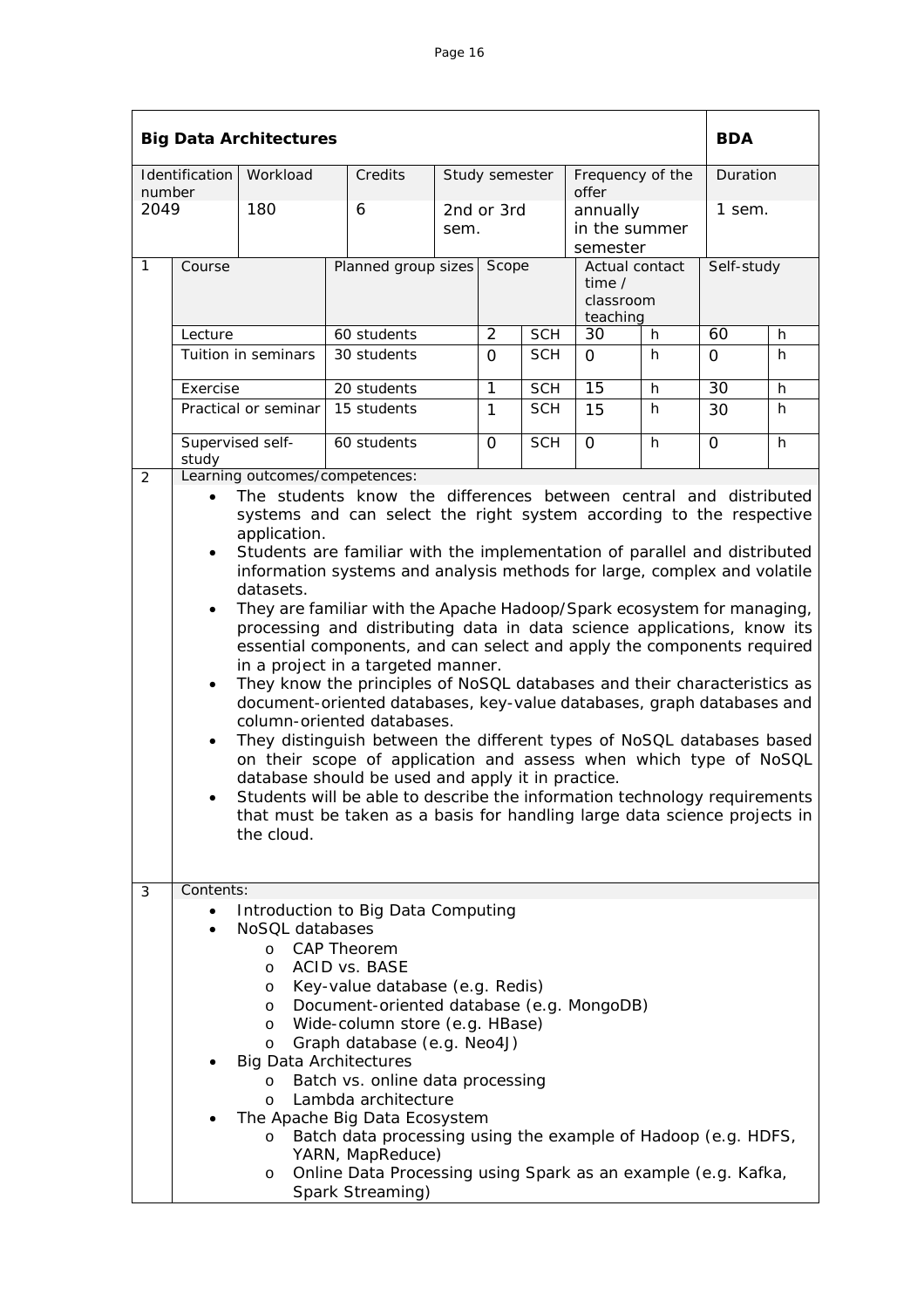|                | $\Omega$<br>$\Omega$        | Cloud-based Big Data systems<br>Serverless computing<br>Cloud vs. Edge Computing |
|----------------|-----------------------------|----------------------------------------------------------------------------------|
| 4              | Forms of teaching:          |                                                                                  |
|                |                             | Lecture, exercise, practical course                                              |
| 5              | Participation requirements: |                                                                                  |
|                | Formal:                     |                                                                                  |
|                | Content:                    |                                                                                  |
| 6              | Forms of assessment:        |                                                                                  |
|                |                             | Performance exam or oral exam                                                    |
| $\overline{7}$ |                             | Prerequisite for the award of credit points:                                     |
|                | Module examination pass     |                                                                                  |
| 8              |                             | Application of the module (in the following study programmes)                    |
|                |                             | Research Master Data Science (M.Sc.)                                             |
| 9              |                             | Importance of the grade for the final grade:                                     |
|                | according to MRPO           |                                                                                  |
| 10             | Module Officer:             |                                                                                  |
|                |                             | Prof. Dr. rer. nat. Stefan Berlik                                                |
| 11             | Other information:          |                                                                                  |
|                |                             | Literature will be announced at the beginning of the course.                     |
| 12             | Language:                   |                                                                                  |
|                | German                      |                                                                                  |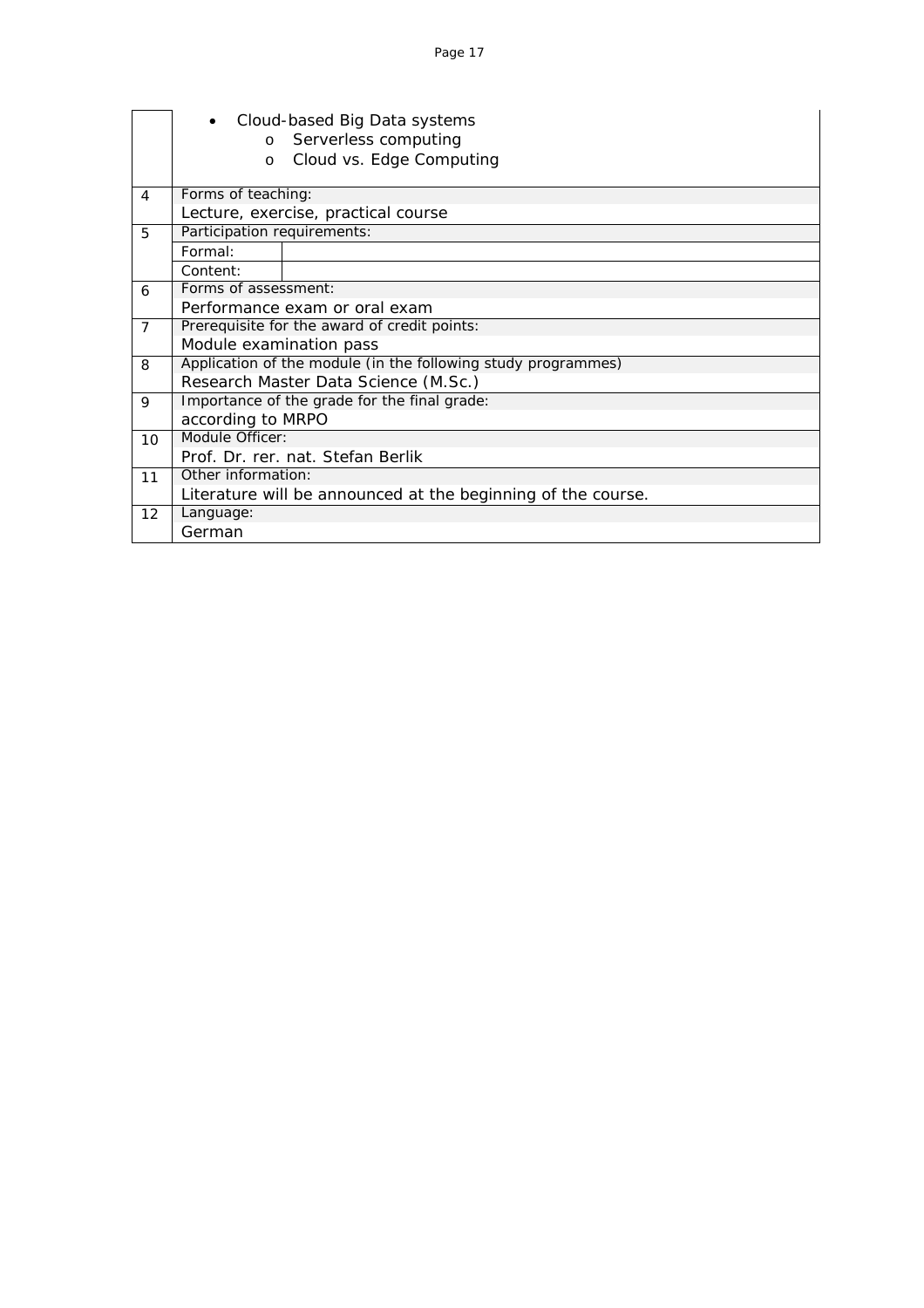|        |                                                                                                                                                                                                                                                                                                                                                                                                                                                                                                                                                                                                                                                                                                                                                                                                                                                                                                                  |            |  | Data Mining & Machine Learning                                                                                                                                                                                                                                                                                                                                                                                                                                                                                                                                                                                                                                                                                                                                                                                                            |       |                |                                                          |                                       |            |          | <b>DMML</b> |  |
|--------|------------------------------------------------------------------------------------------------------------------------------------------------------------------------------------------------------------------------------------------------------------------------------------------------------------------------------------------------------------------------------------------------------------------------------------------------------------------------------------------------------------------------------------------------------------------------------------------------------------------------------------------------------------------------------------------------------------------------------------------------------------------------------------------------------------------------------------------------------------------------------------------------------------------|------------|--|-------------------------------------------------------------------------------------------------------------------------------------------------------------------------------------------------------------------------------------------------------------------------------------------------------------------------------------------------------------------------------------------------------------------------------------------------------------------------------------------------------------------------------------------------------------------------------------------------------------------------------------------------------------------------------------------------------------------------------------------------------------------------------------------------------------------------------------------|-------|----------------|----------------------------------------------------------|---------------------------------------|------------|----------|-------------|--|
| number | Identification                                                                                                                                                                                                                                                                                                                                                                                                                                                                                                                                                                                                                                                                                                                                                                                                                                                                                                   | Workload   |  | Credits                                                                                                                                                                                                                                                                                                                                                                                                                                                                                                                                                                                                                                                                                                                                                                                                                                   |       | Study semester |                                                          | Frequency of the<br>offer             |            | Duration |             |  |
| 2050   |                                                                                                                                                                                                                                                                                                                                                                                                                                                                                                                                                                                                                                                                                                                                                                                                                                                                                                                  | 180        |  | 6                                                                                                                                                                                                                                                                                                                                                                                                                                                                                                                                                                                                                                                                                                                                                                                                                                         | sem.  | 2nd or 3rd     |                                                          | annually<br>in the summer<br>semester |            | 1 sem.   |             |  |
| 1      | Course                                                                                                                                                                                                                                                                                                                                                                                                                                                                                                                                                                                                                                                                                                                                                                                                                                                                                                           |            |  | Planned group sizes                                                                                                                                                                                                                                                                                                                                                                                                                                                                                                                                                                                                                                                                                                                                                                                                                       | Scope |                | Actual contact<br>time $\prime$<br>classroom<br>teaching |                                       | Self-study |          |             |  |
|        | Lecture                                                                                                                                                                                                                                                                                                                                                                                                                                                                                                                                                                                                                                                                                                                                                                                                                                                                                                          |            |  | 60 students                                                                                                                                                                                                                                                                                                                                                                                                                                                                                                                                                                                                                                                                                                                                                                                                                               |       | $\overline{2}$ | <b>SCH</b>                                               | 30                                    | h          | 60       | h           |  |
|        | Tuition in seminars                                                                                                                                                                                                                                                                                                                                                                                                                                                                                                                                                                                                                                                                                                                                                                                                                                                                                              |            |  | 30 students                                                                                                                                                                                                                                                                                                                                                                                                                                                                                                                                                                                                                                                                                                                                                                                                                               |       | 0              | <b>SCH</b>                                               | 0                                     | h.         | 0        | h           |  |
|        | Exercise                                                                                                                                                                                                                                                                                                                                                                                                                                                                                                                                                                                                                                                                                                                                                                                                                                                                                                         |            |  | 20 students                                                                                                                                                                                                                                                                                                                                                                                                                                                                                                                                                                                                                                                                                                                                                                                                                               |       | 1              | <b>SCH</b>                                               | 15                                    | h          | 30       | h           |  |
|        | Practical or seminar                                                                                                                                                                                                                                                                                                                                                                                                                                                                                                                                                                                                                                                                                                                                                                                                                                                                                             |            |  | 15 students                                                                                                                                                                                                                                                                                                                                                                                                                                                                                                                                                                                                                                                                                                                                                                                                                               |       | 1              | <b>SCH</b>                                               | 15                                    | h          | 30       | h           |  |
| 2      | Supervised self-<br>study                                                                                                                                                                                                                                                                                                                                                                                                                                                                                                                                                                                                                                                                                                                                                                                                                                                                                        |            |  | 60 students<br>Learning outcomes/competences:                                                                                                                                                                                                                                                                                                                                                                                                                                                                                                                                                                                                                                                                                                                                                                                             |       | $\Omega$       | <b>SCH</b>                                               | $\Omega$                              | h          | $\Omega$ | h           |  |
|        | Students gain a sound insight into the techniques, possibilities and<br>applicability of data mining and machine learning. After successful<br>participation, they are able to identify potential fields of application of data<br>mining methods and methods of machine learning in the company, and to<br>select and apply suitable procedures.<br>Students know all the steps of the data mining process to generate<br>$\bullet$<br>knowledge from data via algorithms and can apply the individual steps to<br>larger data sets<br>Students are familiar with the different types of machine learning and can<br>$\bullet$<br>apply supervised and unsupervised learning methods to practical problems<br>They penetrate the theoretical background of the learned procedures and<br>$\bullet$<br>are able to apply them to the respective application context, configuring<br>and adapting them as needed. |            |  |                                                                                                                                                                                                                                                                                                                                                                                                                                                                                                                                                                                                                                                                                                                                                                                                                                           |       |                |                                                          |                                       |            |          |             |  |
| 3      | Contents:<br>$\bullet$<br>$\bullet$<br>$\bullet$<br>$\bullet$                                                                                                                                                                                                                                                                                                                                                                                                                                                                                                                                                                                                                                                                                                                                                                                                                                                    | reduction) |  | Introduction to data mining<br>Overview of the data mining process<br>Pre-processing (data acquisition/generation, data selection, errors in data,<br>standardisation, cleansing/filtering, *characteristic selection, dimension<br>Observation problems (cluster analysis, outlier detection)<br>Prognosis problems (classification, association analysis, sequence<br>pattern analysis, regression analysis)<br>Introduction to Machine Learning<br>Supervised and unsupervised learning with artificial neural networks<br>(feature subset selection, multi-layer perceptron, self-organizing maps,<br>recurrent networks, convolutional neural networks & deep learning)<br>Data mining by means of neural networks<br>Application and implementation of selected methods using Python,<br>Pandas, Numpy, Scikit-learn and TensorFlow |       |                |                                                          |                                       |            |          |             |  |
| 4      | Forms of teaching:                                                                                                                                                                                                                                                                                                                                                                                                                                                                                                                                                                                                                                                                                                                                                                                                                                                                                               |            |  |                                                                                                                                                                                                                                                                                                                                                                                                                                                                                                                                                                                                                                                                                                                                                                                                                                           |       |                |                                                          |                                       |            |          |             |  |
|        |                                                                                                                                                                                                                                                                                                                                                                                                                                                                                                                                                                                                                                                                                                                                                                                                                                                                                                                  |            |  | Lecture, exercise, practical course                                                                                                                                                                                                                                                                                                                                                                                                                                                                                                                                                                                                                                                                                                                                                                                                       |       |                |                                                          |                                       |            |          |             |  |
| 5      | Participation requirements:                                                                                                                                                                                                                                                                                                                                                                                                                                                                                                                                                                                                                                                                                                                                                                                                                                                                                      |            |  |                                                                                                                                                                                                                                                                                                                                                                                                                                                                                                                                                                                                                                                                                                                                                                                                                                           |       |                |                                                          |                                       |            |          |             |  |
|        | Formal:<br>Content:                                                                                                                                                                                                                                                                                                                                                                                                                                                                                                                                                                                                                                                                                                                                                                                                                                                                                              |            |  | Programming with Python, Basics of Statistics Modules:                                                                                                                                                                                                                                                                                                                                                                                                                                                                                                                                                                                                                                                                                                                                                                                    |       |                |                                                          |                                       |            |          |             |  |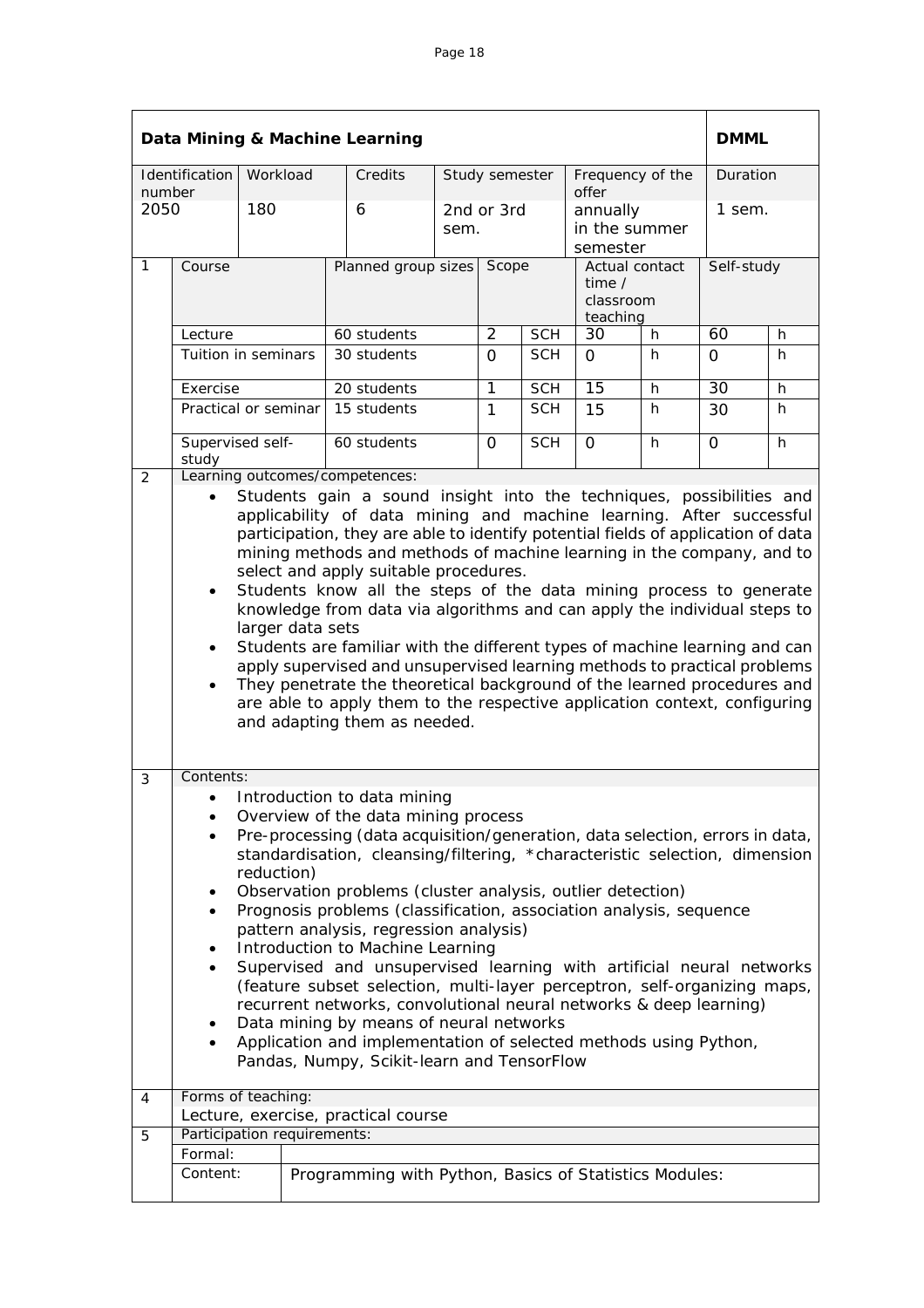|    |                                                              | 2051 Introduction to Data Science;                            |  |  |  |  |
|----|--------------------------------------------------------------|---------------------------------------------------------------|--|--|--|--|
| 6  | Forms of assessment:                                         |                                                               |  |  |  |  |
|    |                                                              | Written examination or oral examination                       |  |  |  |  |
| 7  |                                                              | Prerequisite for the award of credit points:                  |  |  |  |  |
|    | Module examination pass                                      |                                                               |  |  |  |  |
| 8  |                                                              | Application of the module (in the following study programmes) |  |  |  |  |
|    |                                                              | Research Master Data Science (M.Sc.)                          |  |  |  |  |
| 9  |                                                              | Importance of the grade for the final grade:                  |  |  |  |  |
|    | according to MRPO                                            |                                                               |  |  |  |  |
| 10 | Module Officer:                                              |                                                               |  |  |  |  |
|    |                                                              | Prof. Dr.-Ing. Christian Schwede                              |  |  |  |  |
| 11 | Other information:                                           |                                                               |  |  |  |  |
|    | Literature will be announced at the beginning of the course. |                                                               |  |  |  |  |
| 12 | Language:                                                    |                                                               |  |  |  |  |
|    | German                                                       |                                                               |  |  |  |  |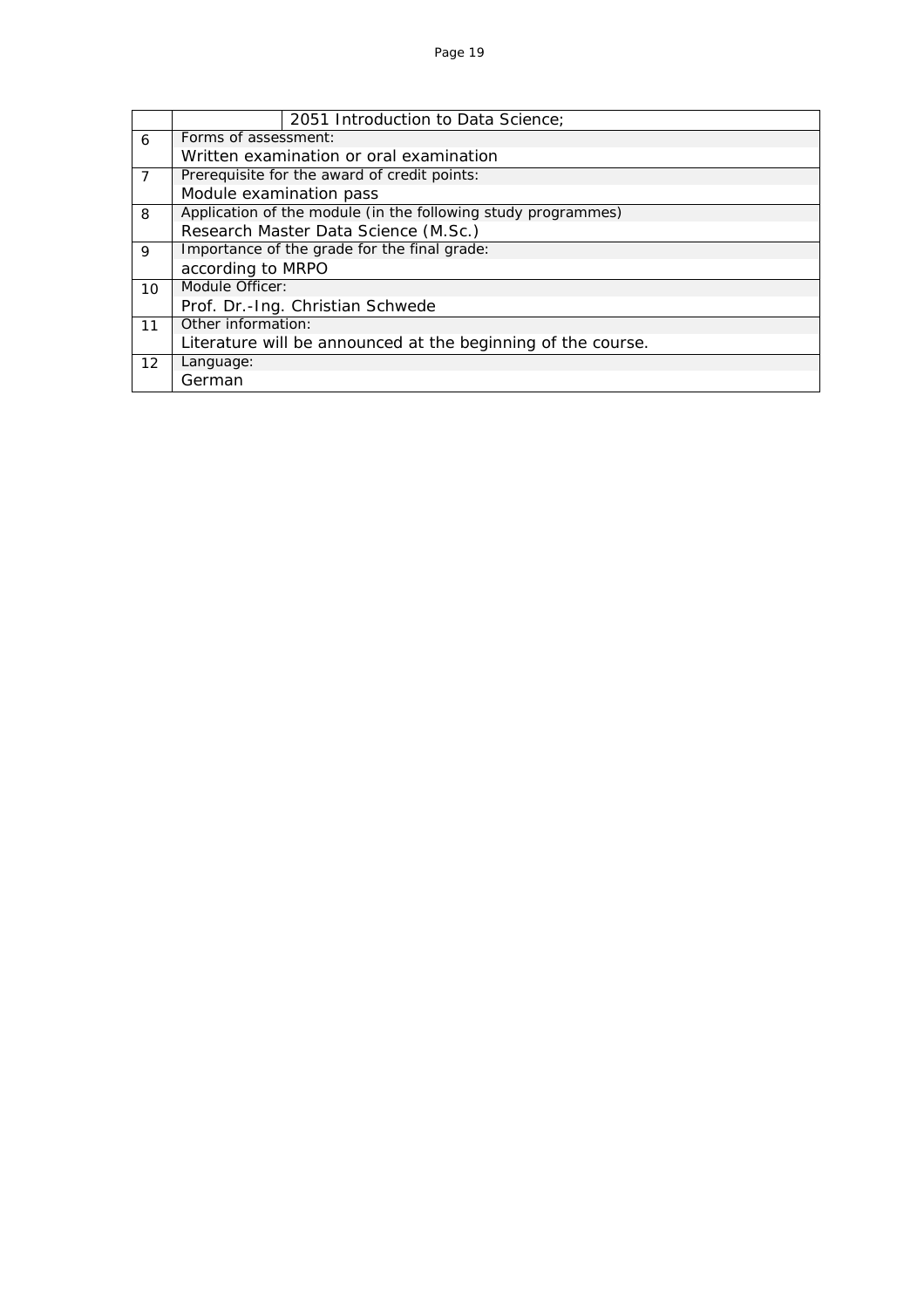|                |                                                                                                                                                                                                                                                                                                                                                                                                                                                                                                                                                                                                                                                                                                                                                                                                                                                                                                                                                                                                                                                                                                              | <b>Introduction to Data Science</b> |                                                                                                       |          |                |            |                                                     |   | <b>EDS</b>      |   |
|----------------|--------------------------------------------------------------------------------------------------------------------------------------------------------------------------------------------------------------------------------------------------------------------------------------------------------------------------------------------------------------------------------------------------------------------------------------------------------------------------------------------------------------------------------------------------------------------------------------------------------------------------------------------------------------------------------------------------------------------------------------------------------------------------------------------------------------------------------------------------------------------------------------------------------------------------------------------------------------------------------------------------------------------------------------------------------------------------------------------------------------|-------------------------------------|-------------------------------------------------------------------------------------------------------|----------|----------------|------------|-----------------------------------------------------|---|-----------------|---|
| number         | Identification                                                                                                                                                                                                                                                                                                                                                                                                                                                                                                                                                                                                                                                                                                                                                                                                                                                                                                                                                                                                                                                                                               | Workload                            | Credits                                                                                               |          | Study semester |            | Frequency of the<br>offer                           |   | Duration        |   |
| 2051           |                                                                                                                                                                                                                                                                                                                                                                                                                                                                                                                                                                                                                                                                                                                                                                                                                                                                                                                                                                                                                                                                                                              | 180                                 | 6                                                                                                     | 1st sem. |                |            | each semester                                       |   | 1 sem.          |   |
| $\mathbf{1}$   | Course                                                                                                                                                                                                                                                                                                                                                                                                                                                                                                                                                                                                                                                                                                                                                                                                                                                                                                                                                                                                                                                                                                       |                                     | Planned group sizes                                                                                   |          | Scope          |            | Actual contact<br>time $/$<br>classroom<br>teaching |   | Self-study      |   |
|                | Lecture                                                                                                                                                                                                                                                                                                                                                                                                                                                                                                                                                                                                                                                                                                                                                                                                                                                                                                                                                                                                                                                                                                      |                                     | 60 students                                                                                           |          | $\overline{2}$ | <b>SCH</b> | 30                                                  | h | 60              | h |
|                |                                                                                                                                                                                                                                                                                                                                                                                                                                                                                                                                                                                                                                                                                                                                                                                                                                                                                                                                                                                                                                                                                                              | Tuition in seminars                 | 30 students                                                                                           |          | $\Omega$       | <b>SCH</b> | 0                                                   | h | 0               | h |
|                | Exercise                                                                                                                                                                                                                                                                                                                                                                                                                                                                                                                                                                                                                                                                                                                                                                                                                                                                                                                                                                                                                                                                                                     |                                     | 20 students                                                                                           |          | $\overline{1}$ | <b>SCH</b> | $\overline{15}$                                     | h | $\overline{30}$ | h |
|                |                                                                                                                                                                                                                                                                                                                                                                                                                                                                                                                                                                                                                                                                                                                                                                                                                                                                                                                                                                                                                                                                                                              | Practical or seminar                | 15 students                                                                                           |          | 1              | <b>SCH</b> | 15                                                  | h | 30              | h |
|                | Supervised self-<br>study                                                                                                                                                                                                                                                                                                                                                                                                                                                                                                                                                                                                                                                                                                                                                                                                                                                                                                                                                                                                                                                                                    |                                     | 60 students                                                                                           |          | 0              | <b>SCH</b> | $\overline{0}$                                      | h | 0               | h |
| 3              | Learning outcomes/competences:<br>2<br>The students have gained an overview of the scientific field of data science<br>$\bullet$<br>and know a framework for classifying problems, algorithms, processes and<br>procedures.<br>They understand the importance of data for today's living and working<br>$\bullet$<br>environment and know the job descriptions and tasks of a data scientist.<br>Students understand the basic concepts of functional programming and<br>$\bullet$<br>can implement programmes with Python. They know important standard<br>Python libraries and can operate JupyterNotebook as well as Pycharm.<br>The students understand the most important terms and can apply the<br>$\bullet$<br>basic methods of descriptive statistics, probability calculation and<br>inferential statistics, which they need as a basis for the other courses of<br>the Master's programme and for the successful completion of their project.<br>They use Python for statistical data analysis, have mastered the most<br>important functions and are familiar with the most important libraries. |                                     |                                                                                                       |          |                |            |                                                     |   |                 |   |
|                | Contents:<br>Introduction to data science (historical classification, importance and value<br>of data, overview of fields of data science, career paths of data scientist<br>vs. data engineer)<br>Introduction to Python (introduction to functional programming, object-<br>$\bullet$<br>programming<br>with<br>Python,<br>JupyterNotebook,<br>oriented<br>PyCharm,<br>introduction and use of standard libraries)<br>Basics of statistics (mathematical basics, descriptive statistics, discrete<br>$\bullet$<br>probability spaces, general probability spaces)                                                                                                                                                                                                                                                                                                                                                                                                                                                                                                                                          |                                     |                                                                                                       |          |                |            |                                                     |   |                 |   |
| 4              |                                                                                                                                                                                                                                                                                                                                                                                                                                                                                                                                                                                                                                                                                                                                                                                                                                                                                                                                                                                                                                                                                                              | Forms of teaching:                  | Lecture, exercise, practical course                                                                   |          |                |            |                                                     |   |                 |   |
| 5              |                                                                                                                                                                                                                                                                                                                                                                                                                                                                                                                                                                                                                                                                                                                                                                                                                                                                                                                                                                                                                                                                                                              | Participation requirements:         |                                                                                                       |          |                |            |                                                     |   |                 |   |
|                | Formal:                                                                                                                                                                                                                                                                                                                                                                                                                                                                                                                                                                                                                                                                                                                                                                                                                                                                                                                                                                                                                                                                                                      | None                                |                                                                                                       |          |                |            |                                                     |   |                 |   |
|                | Content:                                                                                                                                                                                                                                                                                                                                                                                                                                                                                                                                                                                                                                                                                                                                                                                                                                                                                                                                                                                                                                                                                                     |                                     | Knowledge of the basics of programming, basic mathematical<br>knowledge                               |          |                |            |                                                     |   |                 |   |
| 6              |                                                                                                                                                                                                                                                                                                                                                                                                                                                                                                                                                                                                                                                                                                                                                                                                                                                                                                                                                                                                                                                                                                              | Forms of assessment:                | Written examination or oral examination                                                               |          |                |            |                                                     |   |                 |   |
| $\overline{7}$ |                                                                                                                                                                                                                                                                                                                                                                                                                                                                                                                                                                                                                                                                                                                                                                                                                                                                                                                                                                                                                                                                                                              |                                     | Prerequisite for the award of credit points:                                                          |          |                |            |                                                     |   |                 |   |
|                |                                                                                                                                                                                                                                                                                                                                                                                                                                                                                                                                                                                                                                                                                                                                                                                                                                                                                                                                                                                                                                                                                                              | Module examination pass             |                                                                                                       |          |                |            |                                                     |   |                 |   |
| 8              |                                                                                                                                                                                                                                                                                                                                                                                                                                                                                                                                                                                                                                                                                                                                                                                                                                                                                                                                                                                                                                                                                                              |                                     | Application of the module (in the following study programmes)<br>Research Master Data Science (M.Sc.) |          |                |            |                                                     |   |                 |   |
| 9              |                                                                                                                                                                                                                                                                                                                                                                                                                                                                                                                                                                                                                                                                                                                                                                                                                                                                                                                                                                                                                                                                                                              |                                     | Importance of the grade for the final grade:                                                          |          |                |            |                                                     |   |                 |   |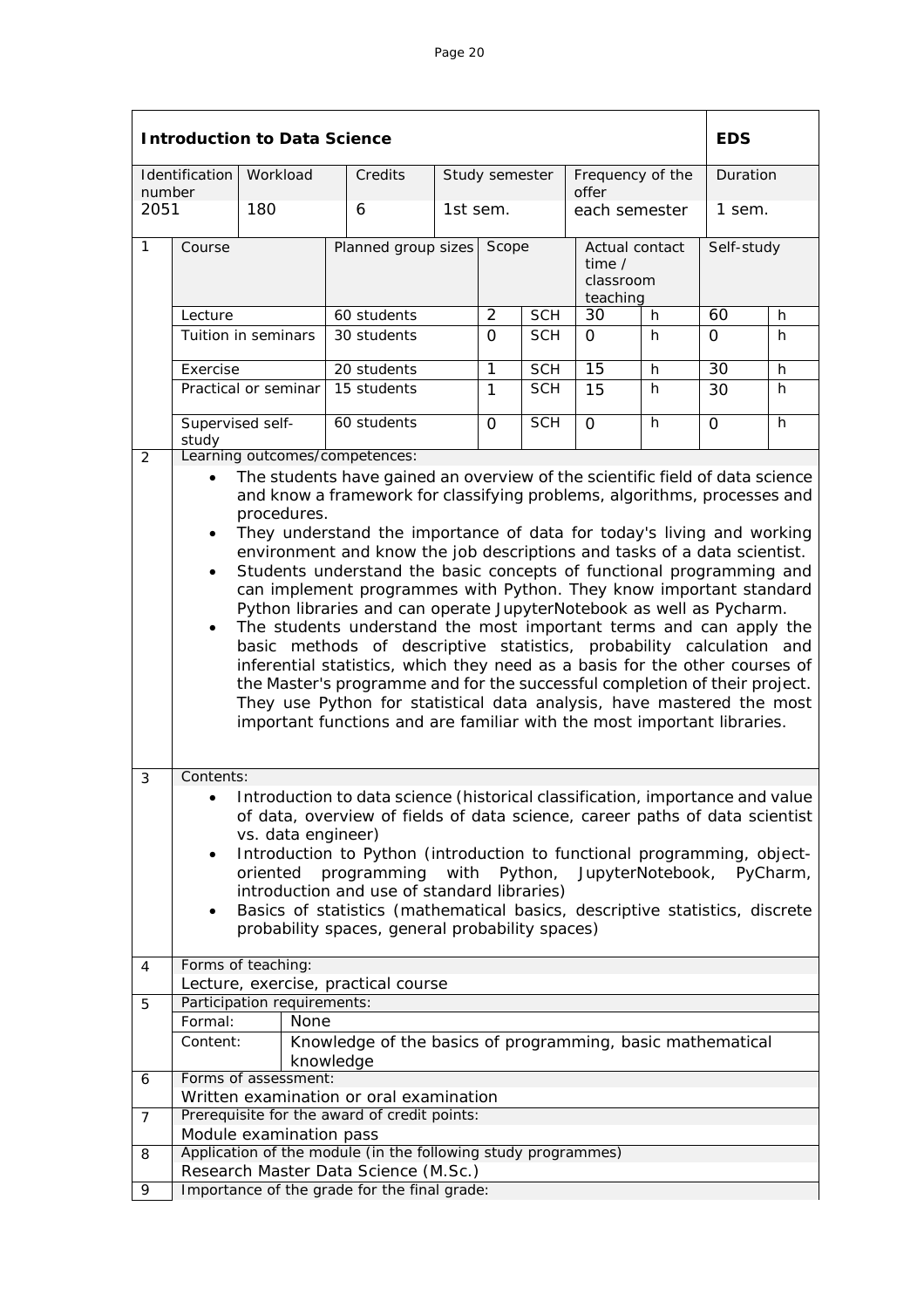|    | according to MRPO                                            |
|----|--------------------------------------------------------------|
| 10 | Module Officer:                                              |
|    | Prof. Dr.-Ing. Christian Schwede                             |
|    | Other information:                                           |
|    | Literature will be announced at the beginning of the course. |
|    | Language:                                                    |
|    | German                                                       |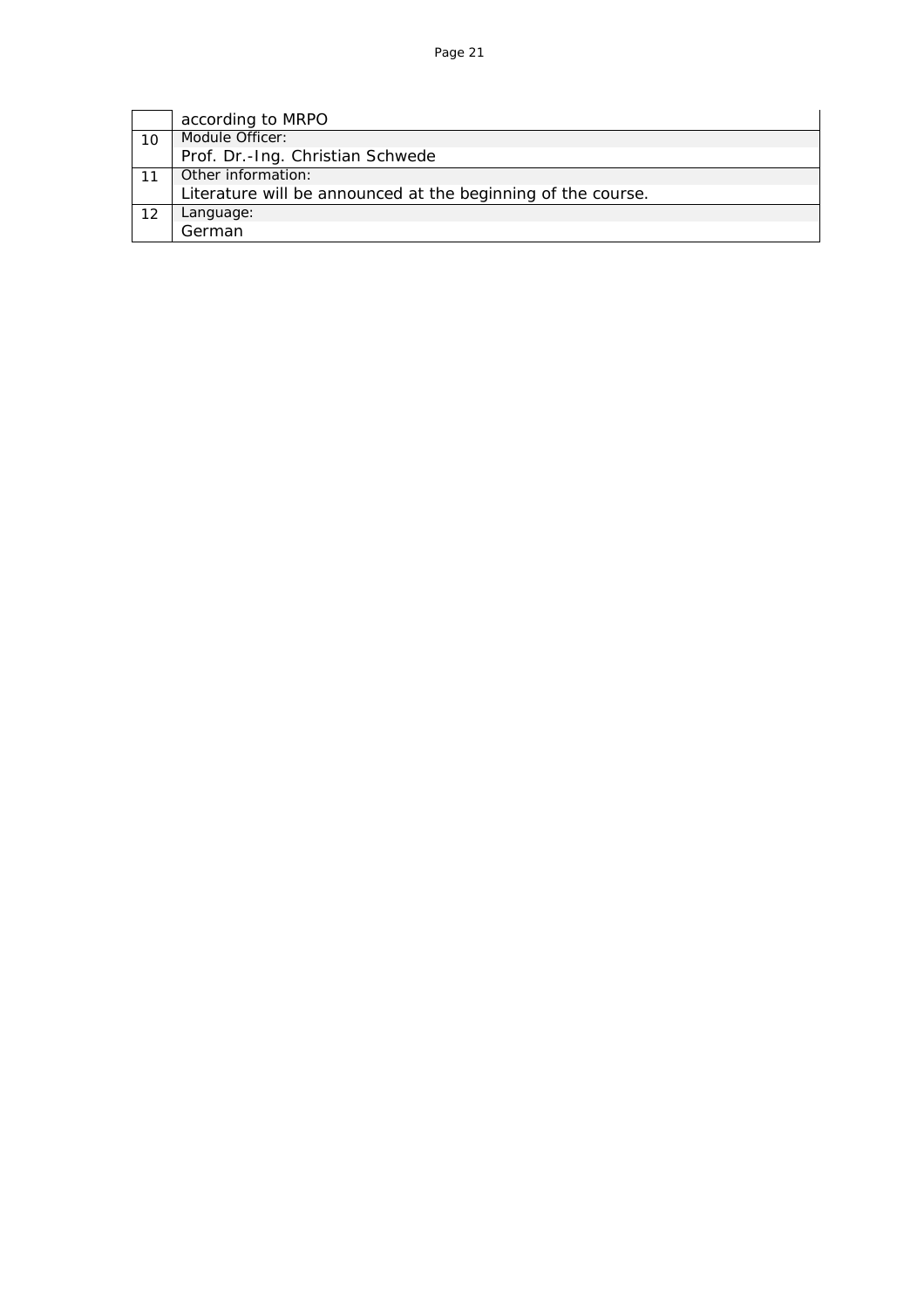|        |                                                                                                                                                                                                                                                                                                                                                                                                                                                                                                                                                                                                                                                                                                                                                                                                                                                                                                                                                                                                                                                                                                       |                                                                                                                            | <b>Introduction to Applied Research</b>                                                                                                                                                                                                                                                                                                                                                                                                                                                                                                                                                                                                                      |  |                |            |                                        |                         | <b>EAF</b> |   |
|--------|-------------------------------------------------------------------------------------------------------------------------------------------------------------------------------------------------------------------------------------------------------------------------------------------------------------------------------------------------------------------------------------------------------------------------------------------------------------------------------------------------------------------------------------------------------------------------------------------------------------------------------------------------------------------------------------------------------------------------------------------------------------------------------------------------------------------------------------------------------------------------------------------------------------------------------------------------------------------------------------------------------------------------------------------------------------------------------------------------------|----------------------------------------------------------------------------------------------------------------------------|--------------------------------------------------------------------------------------------------------------------------------------------------------------------------------------------------------------------------------------------------------------------------------------------------------------------------------------------------------------------------------------------------------------------------------------------------------------------------------------------------------------------------------------------------------------------------------------------------------------------------------------------------------------|--|----------------|------------|----------------------------------------|-------------------------|------------|---|
| ID no. |                                                                                                                                                                                                                                                                                                                                                                                                                                                                                                                                                                                                                                                                                                                                                                                                                                                                                                                                                                                                                                                                                                       | Workload                                                                                                                   | Credits                                                                                                                                                                                                                                                                                                                                                                                                                                                                                                                                                                                                                                                      |  | Study semester |            | Frequency of the<br>offer              |                         | Duration   |   |
| 2052   |                                                                                                                                                                                                                                                                                                                                                                                                                                                                                                                                                                                                                                                                                                                                                                                                                                                                                                                                                                                                                                                                                                       | 180                                                                                                                        | 6                                                                                                                                                                                                                                                                                                                                                                                                                                                                                                                                                                                                                                                            |  | 1st sem.       |            |                                        | each semester<br>1 sem. |            |   |
| 1      | Course                                                                                                                                                                                                                                                                                                                                                                                                                                                                                                                                                                                                                                                                                                                                                                                                                                                                                                                                                                                                                                                                                                |                                                                                                                            | Planned group sizes                                                                                                                                                                                                                                                                                                                                                                                                                                                                                                                                                                                                                                          |  | Scope          |            | time $\prime$<br>classroom<br>teaching | Actual contact          | Self-study |   |
|        | Lecture                                                                                                                                                                                                                                                                                                                                                                                                                                                                                                                                                                                                                                                                                                                                                                                                                                                                                                                                                                                                                                                                                               |                                                                                                                            | 60 students                                                                                                                                                                                                                                                                                                                                                                                                                                                                                                                                                                                                                                                  |  | $\Omega$       | <b>SCH</b> | 0                                      | h                       | $\Omega$   | h |
|        |                                                                                                                                                                                                                                                                                                                                                                                                                                                                                                                                                                                                                                                                                                                                                                                                                                                                                                                                                                                                                                                                                                       | Tuition in seminars                                                                                                        | 30 students                                                                                                                                                                                                                                                                                                                                                                                                                                                                                                                                                                                                                                                  |  | 2              | <b>SCH</b> | 30                                     | h                       | 60         | h |
|        | Exercise                                                                                                                                                                                                                                                                                                                                                                                                                                                                                                                                                                                                                                                                                                                                                                                                                                                                                                                                                                                                                                                                                              |                                                                                                                            | 20 students                                                                                                                                                                                                                                                                                                                                                                                                                                                                                                                                                                                                                                                  |  | 2              | <b>SCH</b> | 30                                     | h                       | 60         | h |
|        |                                                                                                                                                                                                                                                                                                                                                                                                                                                                                                                                                                                                                                                                                                                                                                                                                                                                                                                                                                                                                                                                                                       | Practical or seminar                                                                                                       | 15 students                                                                                                                                                                                                                                                                                                                                                                                                                                                                                                                                                                                                                                                  |  | $\Omega$       | <b>SCH</b> | $\Omega$                               | h                       | $\Omega$   | h |
|        | study                                                                                                                                                                                                                                                                                                                                                                                                                                                                                                                                                                                                                                                                                                                                                                                                                                                                                                                                                                                                                                                                                                 | Supervised self-                                                                                                           | 60 students                                                                                                                                                                                                                                                                                                                                                                                                                                                                                                                                                                                                                                                  |  | $\Omega$       | <b>SCH</b> | $\Omega$                               | h                       | $\Omega$   | h |
| 2      |                                                                                                                                                                                                                                                                                                                                                                                                                                                                                                                                                                                                                                                                                                                                                                                                                                                                                                                                                                                                                                                                                                       |                                                                                                                            | Learning outcomes/competences:                                                                                                                                                                                                                                                                                                                                                                                                                                                                                                                                                                                                                               |  |                |            |                                        |                         |            |   |
|        | Students have a deep understanding of the applied scientific way of<br>$\bullet$<br>working. This includes choosing a research method, formulating research<br>questions, researching literature, writing scientific texts and presenting<br>the validated results.<br>They have internalised the basic rules of academic writing and can apply<br>$\bullet$<br>them to a concrete question.<br>They understand how the scientific community is structured and functions<br>$\bullet$<br>and can classify the purpose and value of organisations, events or<br>activities. They know possible career paths and are able to set milestones<br>for their individual path.<br>They know how and where research funds can be obtained to finance their<br>$\bullet$<br>own research projects.<br>They know ways to exploit research results<br>$\bullet$<br>The students have fundamentally dealt with the search for truth and are<br>$\bullet$<br>able to critically question their own findings.<br>They have understood the basics of logic and can apply them to practical<br>$\bullet$<br>problems. |                                                                                                                            |                                                                                                                                                                                                                                                                                                                                                                                                                                                                                                                                                                                                                                                              |  |                |            |                                        |                         |            |   |
|        |                                                                                                                                                                                                                                                                                                                                                                                                                                                                                                                                                                                                                                                                                                                                                                                                                                                                                                                                                                                                                                                                                                       |                                                                                                                            |                                                                                                                                                                                                                                                                                                                                                                                                                                                                                                                                                                                                                                                              |  |                |            |                                        |                         |            |   |
| 3      | Contents:                                                                                                                                                                                                                                                                                                                                                                                                                                                                                                                                                                                                                                                                                                                                                                                                                                                                                                                                                                                                                                                                                             |                                                                                                                            |                                                                                                                                                                                                                                                                                                                                                                                                                                                                                                                                                                                                                                                              |  |                |            |                                        |                         |            |   |
|        |                                                                                                                                                                                                                                                                                                                                                                                                                                                                                                                                                                                                                                                                                                                                                                                                                                                                                                                                                                                                                                                                                                       | $\circ$<br>$\Omega$<br>O<br>$\circ$<br>$\circ$<br>Logic basics<br>$\circ$<br>O<br>$\circ$<br>$\circ$<br>$\circ$<br>$\circ$ | Introduction to epistemology and science theory<br>Empiricism and Rationalism<br>Theories of truth<br>What is science?<br>Forms of science (explaining and understanding)<br>Classification of Applied Research and Data Science<br>Propositional logic<br>Argumentation logic<br>Predicate logic<br>Research methods and research design<br>Quantitative, qualitative, (normative), forms of inference<br>(inductive, deductive, abductive) and fallacies (dogma, infinite<br>regress, circular reasoning, naturalistic fallacy)<br>Research methods in applied research and data science<br>Deriving research questions<br>Validability and falsifiability |  |                |            |                                        |                         |            |   |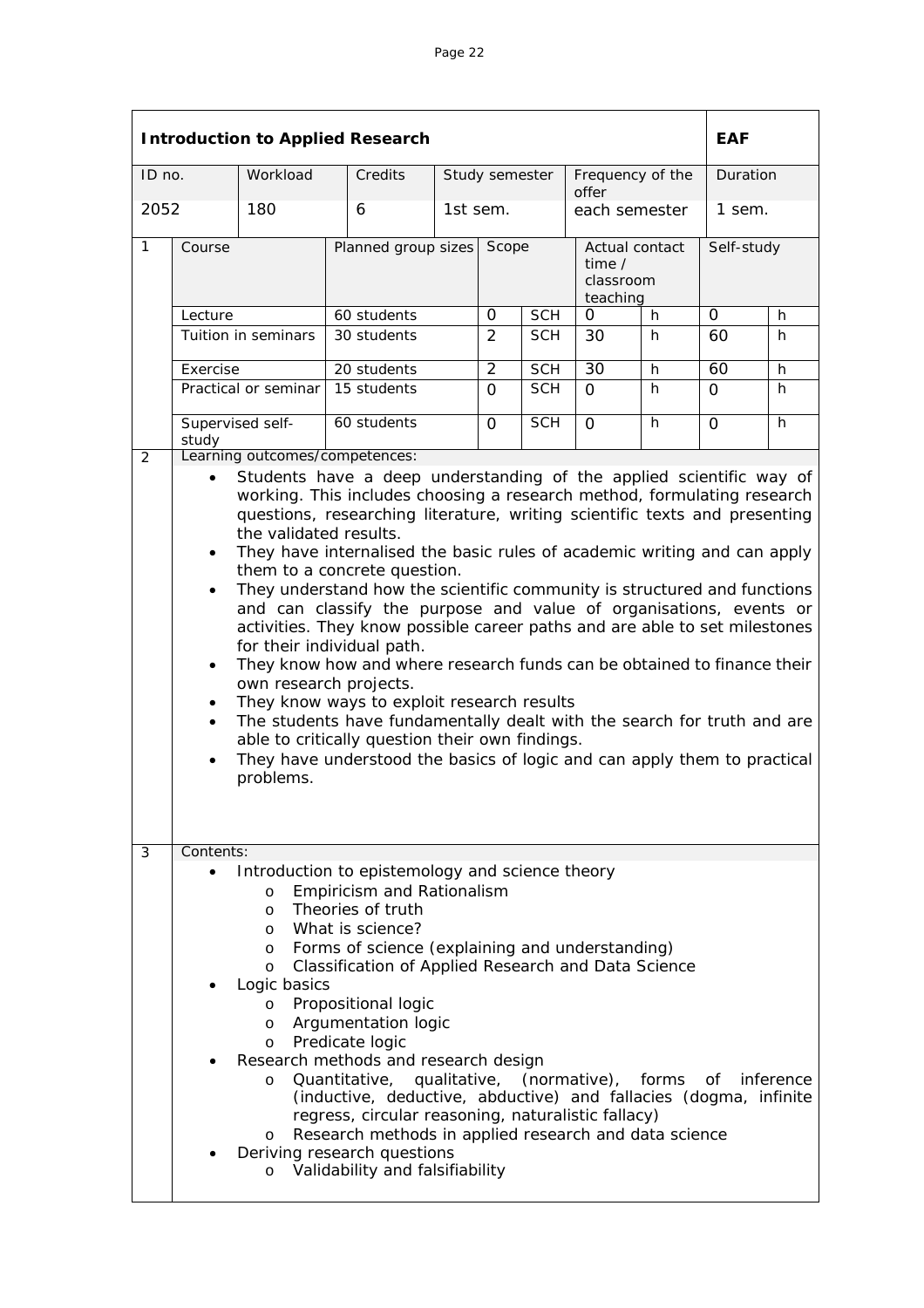|                | Derive problems from practice<br>O                                          |
|----------------|-----------------------------------------------------------------------------|
|                | Validation                                                                  |
|                | Validation methods<br>O                                                     |
|                | Critical reflection<br>$\circ$                                              |
|                | Scientific writing and presentation                                         |
|                | Text quality<br>$\circ$                                                     |
|                | Text structure<br>$\circ$                                                   |
|                | Argument structure<br>O                                                     |
|                | Scientific formulation<br>$\circ$                                           |
|                | Citation rules<br>$\circ$                                                   |
|                | Giving feedback (Writing Fellow concept)<br>O                               |
|                | Research<br>٠                                                               |
|                | Literature databases and search engines<br>$\bullet$                        |
|                | Procedure for the literature search<br>$\bullet$                            |
|                | Reading scientific texts<br>$\bullet$                                       |
|                | Internet: MOOCS and social media<br>$\bullet$                               |
|                | o Publishing process                                                        |
|                | Call for paper<br>O                                                         |
|                | Abstract phase<br>O                                                         |
|                | Submission<br>$\circ$                                                       |
|                | Peer review process<br>O                                                    |
|                | Open Access vs. Closed Access<br>O                                          |
|                | The scientific community                                                    |
|                | Roles, organisations and forums<br>O                                        |
|                | Organisation of research in Germany and Europe<br>O                         |
|                | Publication and exchange<br>$\circ$<br>Research and development in industry |
|                | O<br>Career paths in applied science<br>$\circ$                             |
|                | Raise research funds                                                        |
|                | <b>Funders</b><br>O                                                         |
|                | Research funds in Germany and Europe<br>O                                   |
|                | Tenders<br>$\circ$                                                          |
|                | Research applications<br>O                                                  |
|                | Applied research: Exploitation of research results                          |
|                | Gap between research and implementation<br>O                                |
|                | Copyright<br>O                                                              |
|                | Property rights (patents, utility models, e.g.)<br>$\circ$                  |
|                | Exploitation within companies (start-ups, product development,<br>$\circ$   |
|                | internal marketing)                                                         |
|                | Exploitation outside companies (company formation, licences)<br>O           |
|                | Practical                                                                   |
|                | Research, presentation and discussion of scientific texts<br>O              |
|                | Exercises and tasks on predicate logic (e.g. with ProLog)<br>O              |
|                |                                                                             |
|                |                                                                             |
|                |                                                                             |
| 4              | Forms of teaching:                                                          |
|                | Tuition in seminar, exercise<br>Participation requirements:                 |
| 5              | Formal:                                                                     |
|                | Content:                                                                    |
|                | Forms of assessment:                                                        |
| 6              | Written examination or oral examination                                     |
| $\overline{7}$ | Prerequisite for the award of credit points:                                |
|                | Module examination pass                                                     |
| 8              | Application of the module (in the following study programmes)               |
|                | Research Master Data Science (M.Sc.)                                        |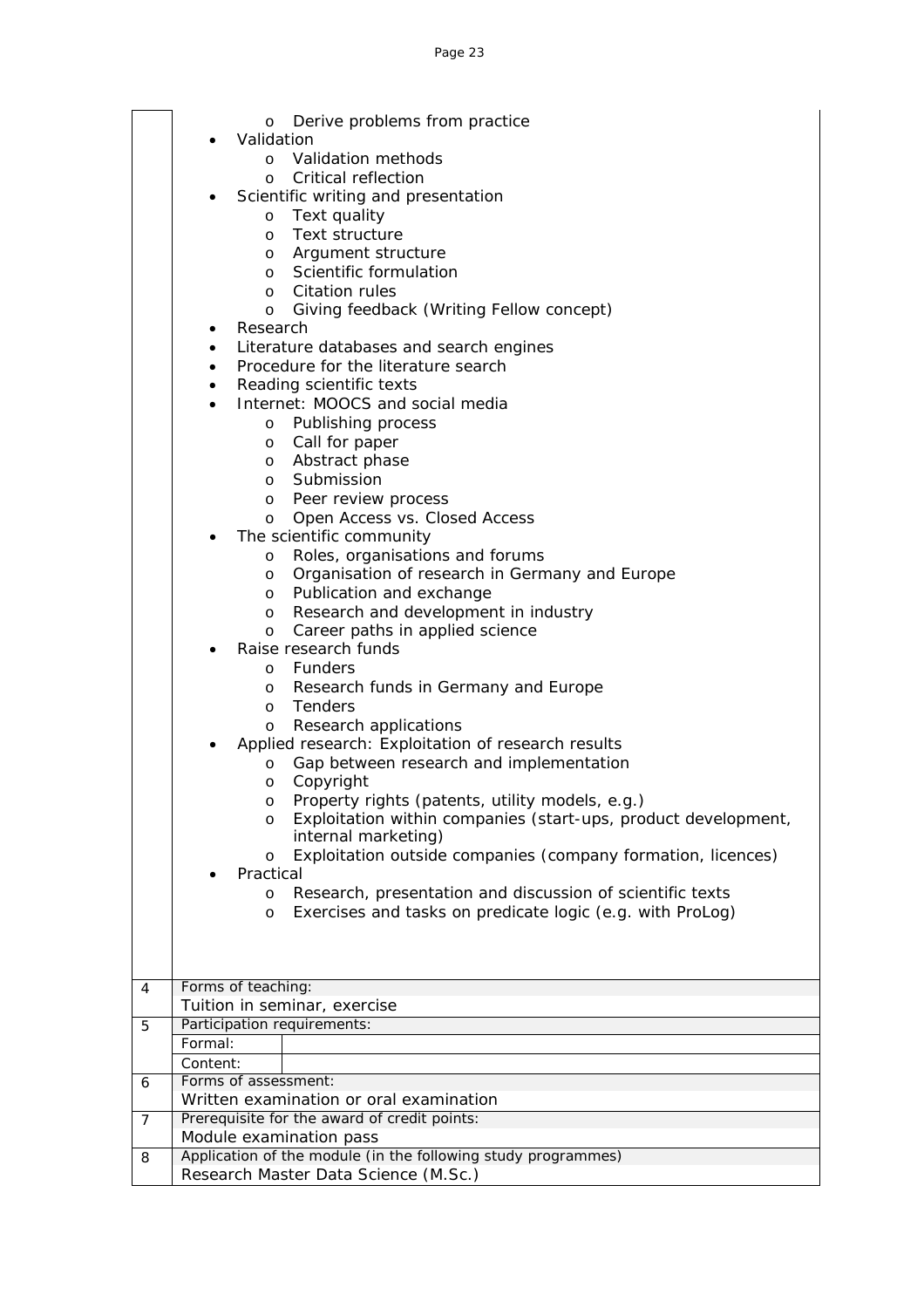| 9  | Importance of the grade for the final grade:                 |
|----|--------------------------------------------------------------|
|    | according to MRPO                                            |
| 10 | Module Officer:                                              |
|    | N. N.                                                        |
|    | Other information:                                           |
|    | Literature will be announced at the beginning of the course. |
| 12 | Language:                                                    |
|    | German                                                       |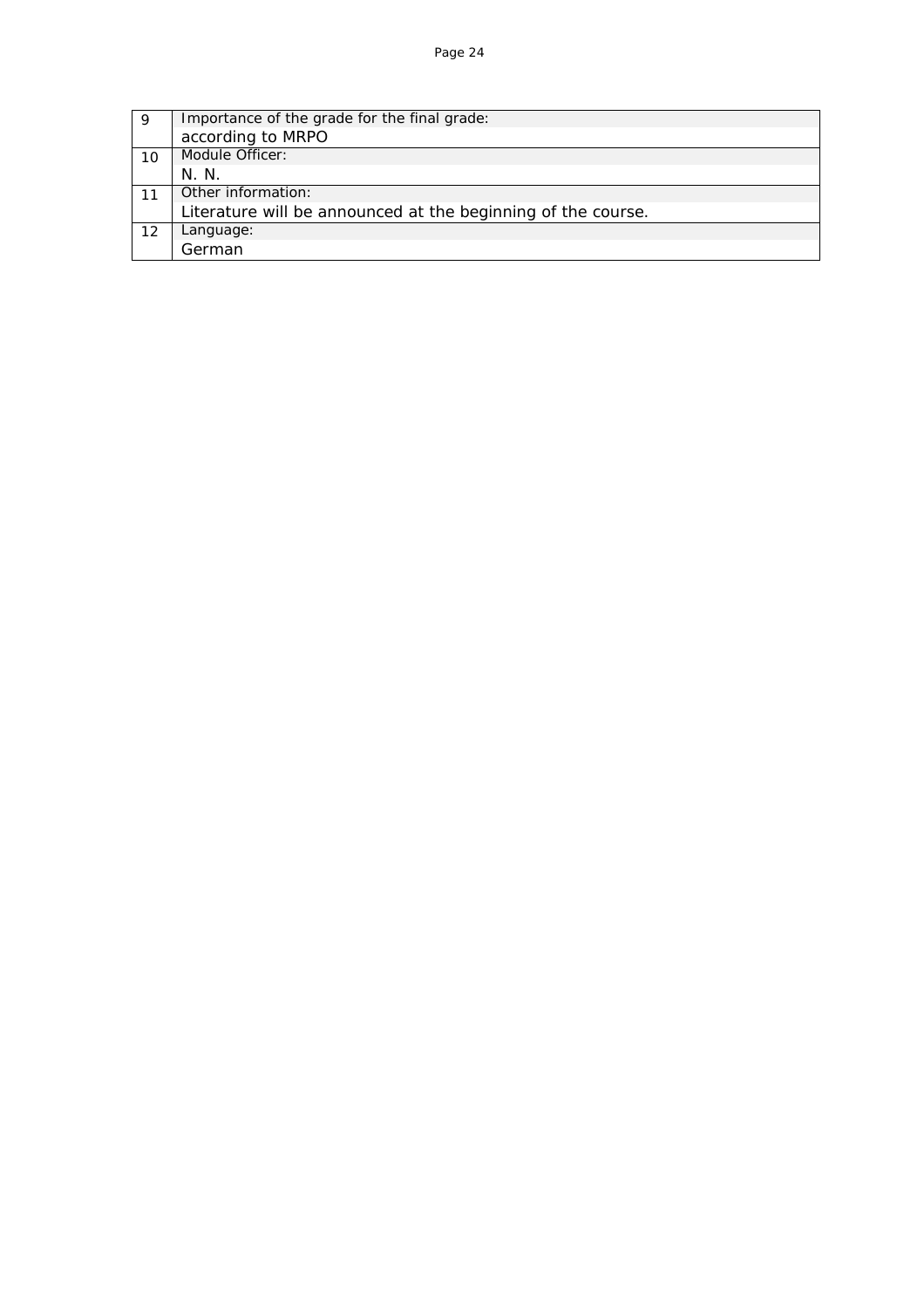|                      |                                                                                                                                                                                                                                                                                                                                                                                                                                                                                                                                                                                                                                                                                                                                                                                                                                                                                                                                                                                                                                                                                     |                                                                                                       | <b>Social Implications of Data Science</b>                                                                                                                                                                                                                                                                                                                                                                                                                                                                              |                |                     |            |                                                         |    | <b>GIDS</b>          |          |  |
|----------------------|-------------------------------------------------------------------------------------------------------------------------------------------------------------------------------------------------------------------------------------------------------------------------------------------------------------------------------------------------------------------------------------------------------------------------------------------------------------------------------------------------------------------------------------------------------------------------------------------------------------------------------------------------------------------------------------------------------------------------------------------------------------------------------------------------------------------------------------------------------------------------------------------------------------------------------------------------------------------------------------------------------------------------------------------------------------------------------------|-------------------------------------------------------------------------------------------------------|-------------------------------------------------------------------------------------------------------------------------------------------------------------------------------------------------------------------------------------------------------------------------------------------------------------------------------------------------------------------------------------------------------------------------------------------------------------------------------------------------------------------------|----------------|---------------------|------------|---------------------------------------------------------|----|----------------------|----------|--|
| ID no.               |                                                                                                                                                                                                                                                                                                                                                                                                                                                                                                                                                                                                                                                                                                                                                                                                                                                                                                                                                                                                                                                                                     | Workload                                                                                              | Credits                                                                                                                                                                                                                                                                                                                                                                                                                                                                                                                 | Study semester |                     |            | Frequency of the<br>offer                               |    |                      | Duration |  |
| 2053<br>$\mathbf{1}$ | Course                                                                                                                                                                                                                                                                                                                                                                                                                                                                                                                                                                                                                                                                                                                                                                                                                                                                                                                                                                                                                                                                              | 180                                                                                                   | 6<br>sem.<br>Planned group sizes                                                                                                                                                                                                                                                                                                                                                                                                                                                                                        |                | 2nd or 3rd<br>Scope |            | annually<br>in the winter<br>semester<br>Actual contact |    | 1 sem.<br>Self-study |          |  |
|                      |                                                                                                                                                                                                                                                                                                                                                                                                                                                                                                                                                                                                                                                                                                                                                                                                                                                                                                                                                                                                                                                                                     |                                                                                                       |                                                                                                                                                                                                                                                                                                                                                                                                                                                                                                                         |                |                     |            | time $\prime$<br>classroom<br>teaching                  |    |                      |          |  |
|                      | Lecture                                                                                                                                                                                                                                                                                                                                                                                                                                                                                                                                                                                                                                                                                                                                                                                                                                                                                                                                                                                                                                                                             |                                                                                                       | 60 students                                                                                                                                                                                                                                                                                                                                                                                                                                                                                                             |                | $\overline{2}$      | <b>SCH</b> | 30<br>h                                                 |    | 60                   | h        |  |
|                      |                                                                                                                                                                                                                                                                                                                                                                                                                                                                                                                                                                                                                                                                                                                                                                                                                                                                                                                                                                                                                                                                                     | Tuition in seminars                                                                                   | 30 students                                                                                                                                                                                                                                                                                                                                                                                                                                                                                                             |                | $\Omega$            | <b>SCH</b> | $\Omega$                                                | h. | $\mathbf{O}$         | h.       |  |
|                      | Exercise                                                                                                                                                                                                                                                                                                                                                                                                                                                                                                                                                                                                                                                                                                                                                                                                                                                                                                                                                                                                                                                                            |                                                                                                       | 20 students                                                                                                                                                                                                                                                                                                                                                                                                                                                                                                             |                | $\mathsf{O}$        | <b>SCH</b> | $\overline{0}$                                          | h  | $\overline{0}$       | h        |  |
|                      |                                                                                                                                                                                                                                                                                                                                                                                                                                                                                                                                                                                                                                                                                                                                                                                                                                                                                                                                                                                                                                                                                     | Practical or seminar                                                                                  | 15 students                                                                                                                                                                                                                                                                                                                                                                                                                                                                                                             |                | $\overline{2}$      | <b>SCH</b> | 30                                                      | h. | 60                   | h        |  |
|                      | Supervised self-<br>study                                                                                                                                                                                                                                                                                                                                                                                                                                                                                                                                                                                                                                                                                                                                                                                                                                                                                                                                                                                                                                                           |                                                                                                       | 60 students                                                                                                                                                                                                                                                                                                                                                                                                                                                                                                             |                | $\overline{O}$      | <b>SCH</b> | $\Omega$                                                | h  | $\Omega$             | h        |  |
| 2                    |                                                                                                                                                                                                                                                                                                                                                                                                                                                                                                                                                                                                                                                                                                                                                                                                                                                                                                                                                                                                                                                                                     |                                                                                                       | Learning outcomes/competences:                                                                                                                                                                                                                                                                                                                                                                                                                                                                                          |                |                     |            |                                                         |    |                      |          |  |
| 3                    | Students will be able to evaluate and critically reflect on the social impact,<br>$\bullet$<br>especially ethical implications, of their scientific work.<br>They are sensitised to consider data protection and personal rights in their<br>$\bullet$<br>own work and to respect applicable law.<br>They know the challenges of data exchange in the business environment<br>$\bullet$<br>and can derive possible solutions based on existing technology.<br>The students are aware of the responsibility of the data scientist and the<br>$\bullet$<br>necessity of open discourse in democratic constitutional states.<br>The students can lead ethical discussions on the topic of data science and<br>$\bullet$<br>classify and justify their own findings against the background.<br>Students are aware of the effect of discrimination by machine learning and<br>$\bullet$<br>how it can be prevented.<br>The students can independently research findings from the field of science<br>$\bullet$<br>and technology reflection, summarise them in a paper and present them. |                                                                                                       |                                                                                                                                                                                                                                                                                                                                                                                                                                                                                                                         |                |                     |            |                                                         |    |                      |          |  |
|                      |                                                                                                                                                                                                                                                                                                                                                                                                                                                                                                                                                                                                                                                                                                                                                                                                                                                                                                                                                                                                                                                                                     | <b>Ethical foundations</b><br>O<br>O<br>$\circ$<br>O<br>O<br>O<br>O<br>O<br>O<br>O<br>GDPR<br>$\circ$ | What is a good action?<br>Basic ethical theories (deontology, cosequentialism)<br><b>Ethical dilemmas</b><br>Ethical implications of artificial intelligence<br>Programmers as ethical decision-makers<br>Weak vs. strong AI<br>Anthropology of technology<br>Data protection and personal rights<br>Why data protection?<br>Introduction to the law of personality<br>Dilemma: Data value vs. data protection<br>Methods for anonymisation and pseudonymisation of data<br>Data protection in the context of companies |                |                     |            |                                                         |    |                      |          |  |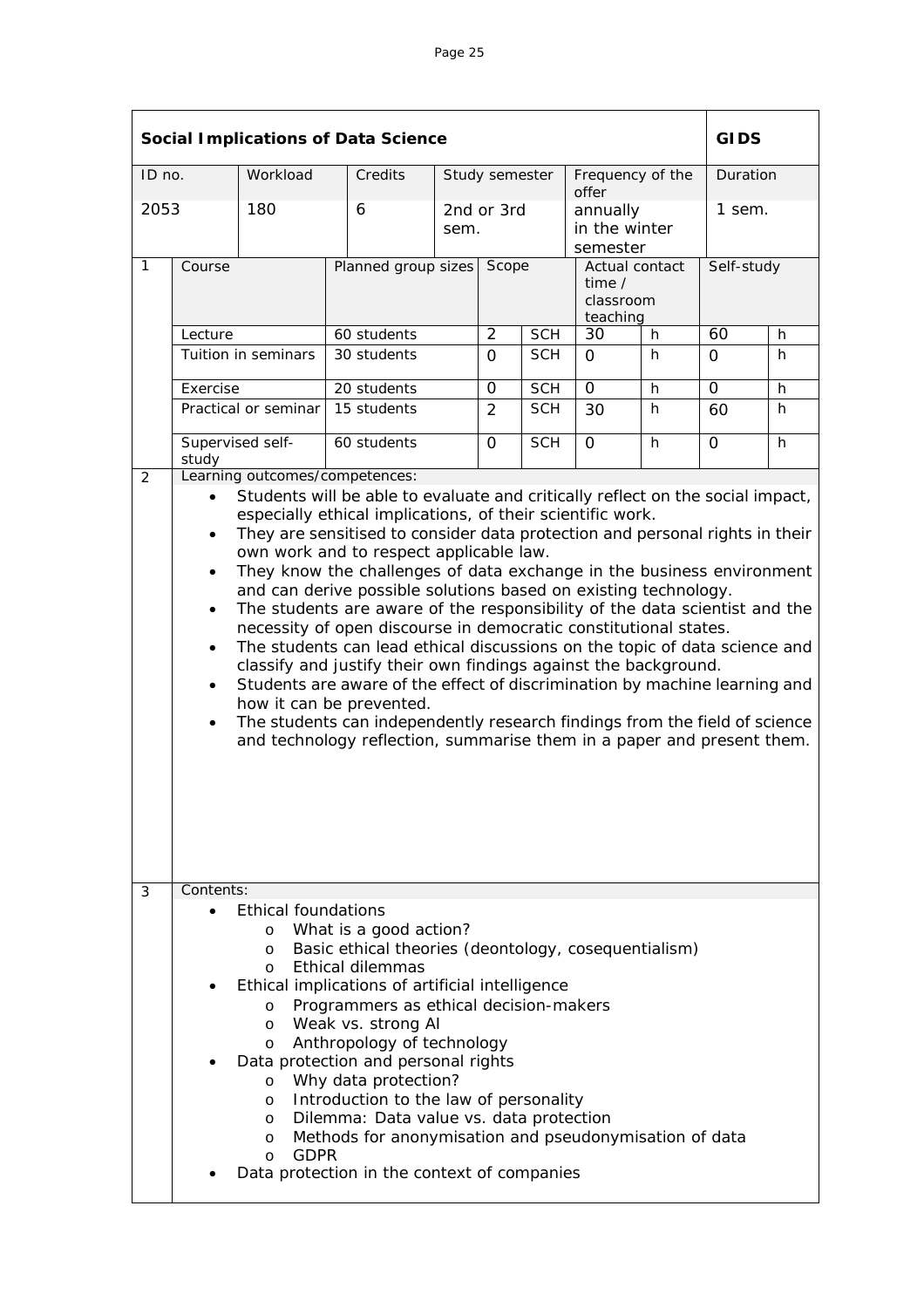|                | Data exchange between companies<br>$\circ$<br>Data sovereignty<br>$\circ$ |
|----------------|---------------------------------------------------------------------------|
|                | Effects of digitalisation on the world of work and life<br>$\bullet$      |
|                | Global networking or digital isolation<br>$\circ$                         |
|                | Home office or full accessibility<br>$\circ$                              |
|                | Participatory democracy or 'fake news'<br>$\circ$                         |
|                | Empty production or the next economic miracle<br>$\circ$                  |
|                | Data science and diversity                                                |
|                | Gender and racial profiling<br>$\circ$                                    |
|                | Diversity in STEM professions<br>$\Omega$                                 |
| 4              | Forms of teaching:                                                        |
|                | Lecture, seminar                                                          |
| 5              | Participation requirements:                                               |
|                | Formal:                                                                   |
|                | Introduction to epistemology and science theory<br>Content:               |
| 6              | Forms of assessment:                                                      |
|                | Term paper or oral examination                                            |
| $\overline{7}$ | Prerequisite for the award of credit points:                              |
|                | Module examination pass                                                   |
| 8              | Application of the module (in the following study programmes)             |
|                | Research Master Data Science (M.Sc.)                                      |
| 9              | Importance of the grade for the final grade:                              |
|                | according to MRPO                                                         |
| 10             | Module Officer:                                                           |
|                | N N                                                                       |
| 11             | Other information:                                                        |
|                | Literature will be announced at the beginning of the course               |
| 12             | Language:                                                                 |
|                | German                                                                    |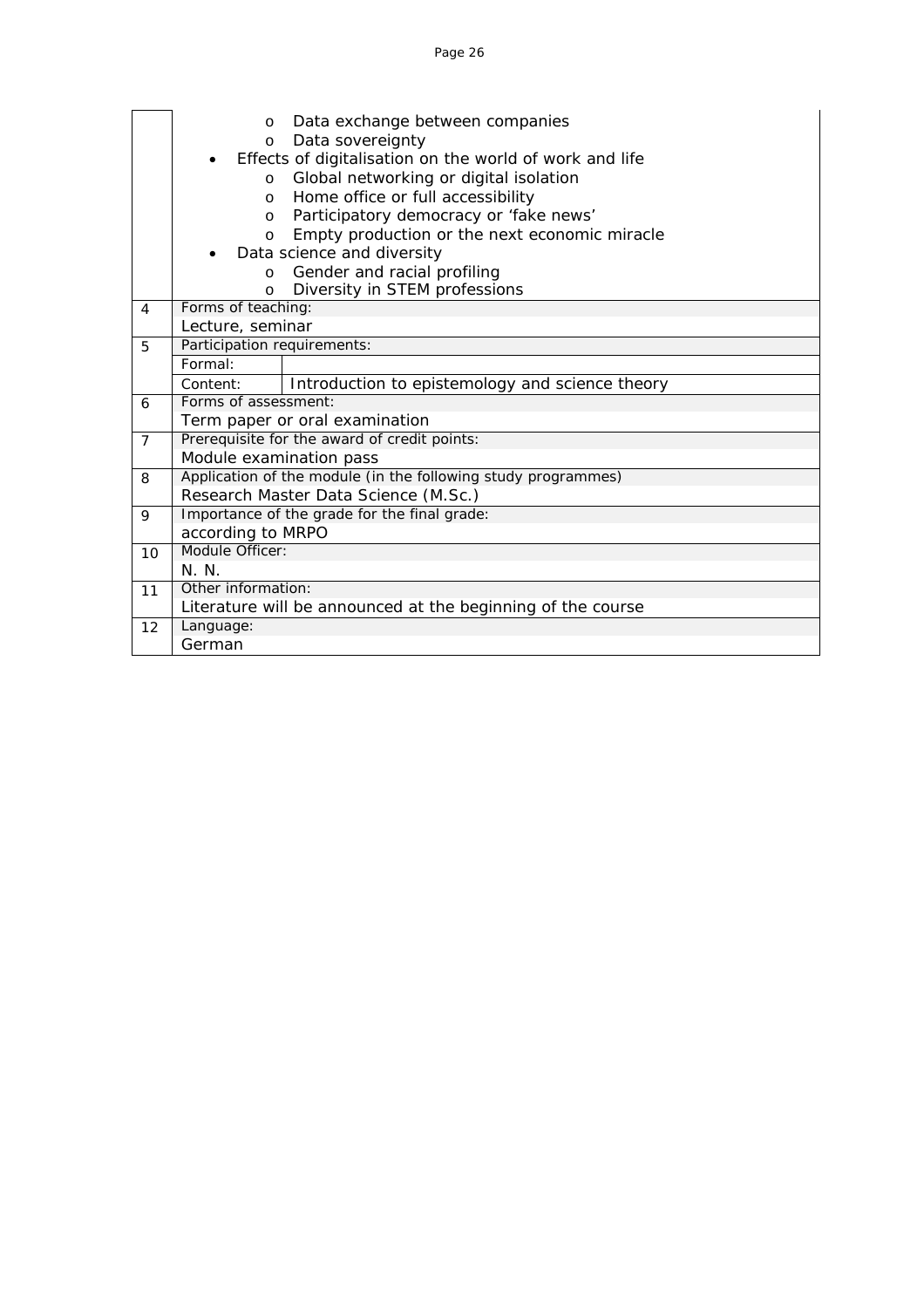|                | Colloquium                                                                                                                                                                                                                                                                                                                                                                                                      |                              |                                                                                                                                         |                    |                |            |                                                   |    |             | <b>MKO</b> |  |
|----------------|-----------------------------------------------------------------------------------------------------------------------------------------------------------------------------------------------------------------------------------------------------------------------------------------------------------------------------------------------------------------------------------------------------------------|------------------------------|-----------------------------------------------------------------------------------------------------------------------------------------|--------------------|----------------|------------|---------------------------------------------------|----|-------------|------------|--|
| ID no.         |                                                                                                                                                                                                                                                                                                                                                                                                                 | Workload                     | Credits                                                                                                                                 |                    | Study semester |            | Frequency of the<br>offer                         |    | Duration    |            |  |
| 2033           |                                                                                                                                                                                                                                                                                                                                                                                                                 | 180                          | 6                                                                                                                                       | 3rd or 4th<br>sem. |                |            | each semester                                     |    |             |            |  |
| $\mathbf{1}$   | Course                                                                                                                                                                                                                                                                                                                                                                                                          | Planned group sizes          |                                                                                                                                         |                    | Scope          |            | Actual contact<br>time /<br>classroom<br>teaching |    | Self-study  |            |  |
|                | Lecture                                                                                                                                                                                                                                                                                                                                                                                                         |                              | 60 students                                                                                                                             |                    | $\Omega$       | <b>SCH</b> | 0                                                 | h  | 180         | h          |  |
|                |                                                                                                                                                                                                                                                                                                                                                                                                                 | Tuition in seminars          | 30 students                                                                                                                             |                    | 0              | <b>SCH</b> | $\Omega$                                          | h  | $\Omega$    | h.         |  |
|                | Exercise                                                                                                                                                                                                                                                                                                                                                                                                        |                              | 20 students                                                                                                                             |                    | $\Omega$       | <b>SCH</b> | $\Omega$                                          | h  | $\mathbf 0$ | h          |  |
|                |                                                                                                                                                                                                                                                                                                                                                                                                                 | Practical or seminar         | 15 students                                                                                                                             |                    | $\Omega$       | <b>SCH</b> | $\Omega$                                          | h  | $\Omega$    | h          |  |
| 2              | Supervised self-<br>study                                                                                                                                                                                                                                                                                                                                                                                       |                              | 60 students<br>Learning outcomes/competences:                                                                                           |                    | $\Omega$       | <b>SCH</b> | $\Omega$                                          | h. | $\mathbf 0$ | h          |  |
| 3              | The colloquium complements the master thesis and is to be assessed<br>independently. It serves to determine whether the candidate is capable of orally<br>presenting and independently justifying the results of the master thesis, its<br>interdisciplinary<br>subject-related<br>foundations, its<br>connections<br>and<br>its<br>extracurricular references, and of assessing its significance for practice. |                              |                                                                                                                                         |                    |                |            |                                                   |    |             |            |  |
|                | Contents:<br>Content of the thesis according to the topic<br>$\bullet$<br>Defence of the procedure in the preparation of the final thesis and the<br>questions that arose in the context of the thesis                                                                                                                                                                                                          |                              |                                                                                                                                         |                    |                |            |                                                   |    |             |            |  |
| 4              |                                                                                                                                                                                                                                                                                                                                                                                                                 | Forms of teaching:           | Oral examination for the master thesis                                                                                                  |                    |                |            |                                                   |    |             |            |  |
| 5              |                                                                                                                                                                                                                                                                                                                                                                                                                 | Participation requirements:  |                                                                                                                                         |                    |                |            |                                                   |    |             |            |  |
|                | Formal:                                                                                                                                                                                                                                                                                                                                                                                                         | None                         |                                                                                                                                         |                    |                |            |                                                   |    |             |            |  |
|                | Content:                                                                                                                                                                                                                                                                                                                                                                                                        |                              | Treatment of the master thesis                                                                                                          |                    |                |            |                                                   |    |             |            |  |
| 6              |                                                                                                                                                                                                                                                                                                                                                                                                                 | Forms of assessment:         |                                                                                                                                         |                    |                |            |                                                   |    |             |            |  |
|                |                                                                                                                                                                                                                                                                                                                                                                                                                 | Oral examination             |                                                                                                                                         |                    |                |            |                                                   |    |             |            |  |
| $\overline{7}$ |                                                                                                                                                                                                                                                                                                                                                                                                                 |                              | Prerequisite for the award of credit points:                                                                                            |                    |                |            |                                                   |    |             |            |  |
| 8              |                                                                                                                                                                                                                                                                                                                                                                                                                 |                              | Application of the module (in the following study programmes)<br>Electrical Engineering (M.Eng.), Research Master Data Science (M.Sc.), |                    |                |            |                                                   |    |             |            |  |
|                |                                                                                                                                                                                                                                                                                                                                                                                                                 |                              | Mechanical Engineering (M.Sc.) and Optimisation and Simulation (M.Sc.)                                                                  |                    |                |            |                                                   |    |             |            |  |
| 9              |                                                                                                                                                                                                                                                                                                                                                                                                                 | according to MRPO            | Importance of the grade for the final grade:                                                                                            |                    |                |            |                                                   |    |             |            |  |
| 10             | Module Officer:                                                                                                                                                                                                                                                                                                                                                                                                 | Prof. Dr.-Ing. Jens Haubrock |                                                                                                                                         |                    |                |            |                                                   |    |             |            |  |
| 11             |                                                                                                                                                                                                                                                                                                                                                                                                                 | Other information:           |                                                                                                                                         |                    |                |            |                                                   |    |             |            |  |
|                |                                                                                                                                                                                                                                                                                                                                                                                                                 |                              | Literature will be announced at the beginning of the course.                                                                            |                    |                |            |                                                   |    |             |            |  |
| 12             | Language:                                                                                                                                                                                                                                                                                                                                                                                                       |                              |                                                                                                                                         |                    |                |            |                                                   |    |             |            |  |
|                | German                                                                                                                                                                                                                                                                                                                                                                                                          |                              |                                                                                                                                         |                    |                |            |                                                   |    |             |            |  |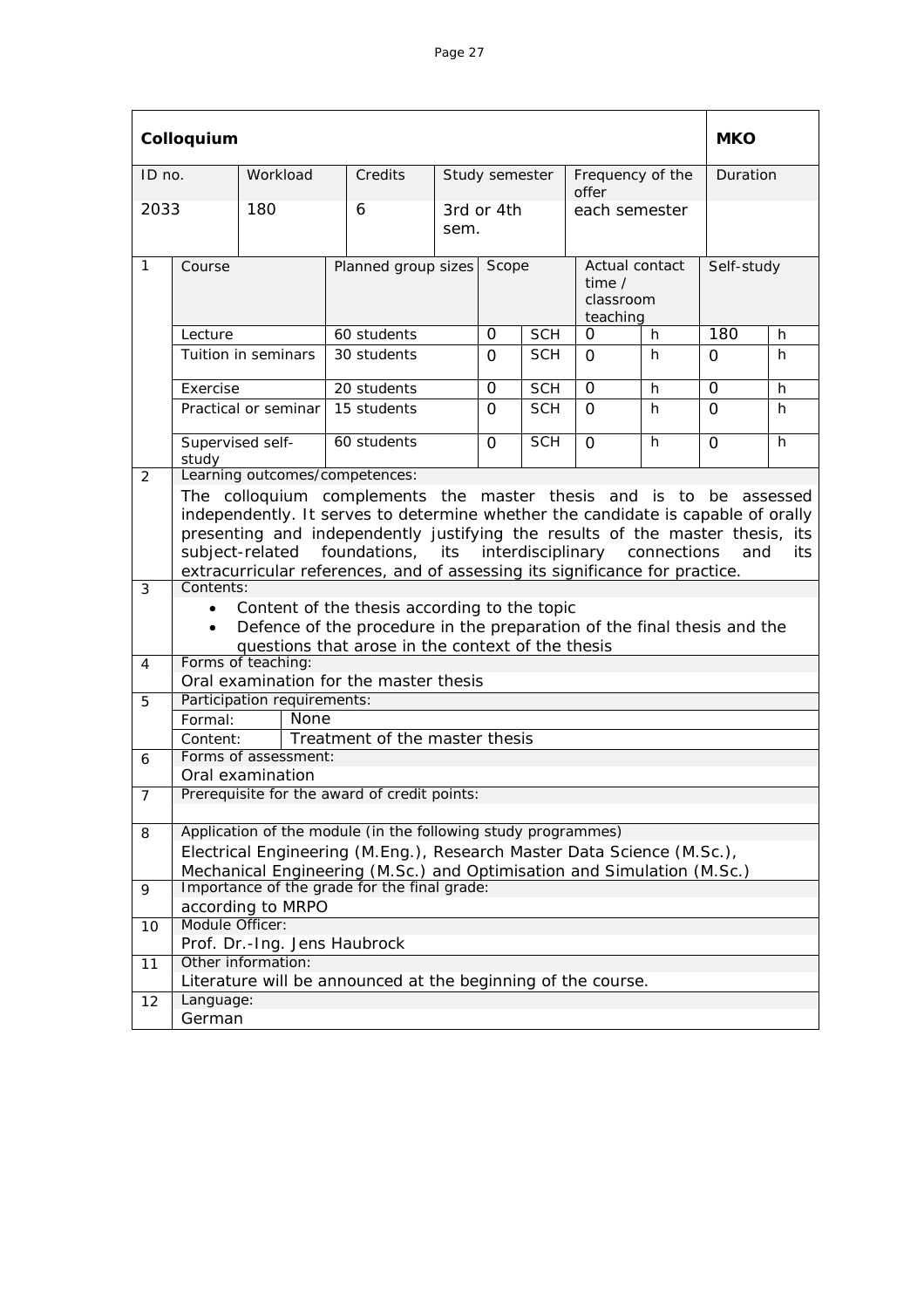| <b>Artificial Intelligence</b> |                                                                                                                                                                                                                                                                                                                                                                                                                                                                                                                                                                                                                                                                                                                                                                                                                                                                                                                                                                                                                                                                              |                      |                                                                                                            |  |                     |            |                                                                     |    |                      | AI       |  |
|--------------------------------|------------------------------------------------------------------------------------------------------------------------------------------------------------------------------------------------------------------------------------------------------------------------------------------------------------------------------------------------------------------------------------------------------------------------------------------------------------------------------------------------------------------------------------------------------------------------------------------------------------------------------------------------------------------------------------------------------------------------------------------------------------------------------------------------------------------------------------------------------------------------------------------------------------------------------------------------------------------------------------------------------------------------------------------------------------------------------|----------------------|------------------------------------------------------------------------------------------------------------|--|---------------------|------------|---------------------------------------------------------------------|----|----------------------|----------|--|
| ID no.                         |                                                                                                                                                                                                                                                                                                                                                                                                                                                                                                                                                                                                                                                                                                                                                                                                                                                                                                                                                                                                                                                                              | Workload             | Credits                                                                                                    |  | Study semester      |            | Frequency of the<br>offer                                           |    |                      | Duration |  |
| 2054<br>$\mathbf{1}$           | Course                                                                                                                                                                                                                                                                                                                                                                                                                                                                                                                                                                                                                                                                                                                                                                                                                                                                                                                                                                                                                                                                       | 180                  | 6<br>sem.<br>Planned group sizes                                                                           |  | 2nd or 3rd<br>Scope |            | annually<br>in the winter<br>semester<br>Actual contact<br>time $/$ |    | 1 sem.<br>Self-study |          |  |
|                                |                                                                                                                                                                                                                                                                                                                                                                                                                                                                                                                                                                                                                                                                                                                                                                                                                                                                                                                                                                                                                                                                              |                      |                                                                                                            |  |                     |            | classroom<br>teaching                                               |    |                      |          |  |
|                                | Lecture                                                                                                                                                                                                                                                                                                                                                                                                                                                                                                                                                                                                                                                                                                                                                                                                                                                                                                                                                                                                                                                                      |                      | 60 students                                                                                                |  | $\overline{2}$      | <b>SCH</b> | 30<br>h                                                             |    | 60                   | h.       |  |
|                                | Tuition in seminars                                                                                                                                                                                                                                                                                                                                                                                                                                                                                                                                                                                                                                                                                                                                                                                                                                                                                                                                                                                                                                                          |                      | 30 students                                                                                                |  | $\Omega$            | <b>SCH</b> | $\Omega$                                                            | h. | $\Omega$             | h        |  |
|                                | Exercise                                                                                                                                                                                                                                                                                                                                                                                                                                                                                                                                                                                                                                                                                                                                                                                                                                                                                                                                                                                                                                                                     |                      | 20 students                                                                                                |  | 1                   | <b>SCH</b> | 15                                                                  | h  | 30                   | h        |  |
|                                |                                                                                                                                                                                                                                                                                                                                                                                                                                                                                                                                                                                                                                                                                                                                                                                                                                                                                                                                                                                                                                                                              | Practical or seminar | 15 students                                                                                                |  | 1                   | <b>SCH</b> | 15                                                                  | h. | 30                   | h        |  |
|                                | study                                                                                                                                                                                                                                                                                                                                                                                                                                                                                                                                                                                                                                                                                                                                                                                                                                                                                                                                                                                                                                                                        | Supervised self-     | 60 students                                                                                                |  | $\Omega$            | <b>SCH</b> | $\Omega$                                                            | h  | $\Omega$             | h        |  |
| 2                              | $\bullet$                                                                                                                                                                                                                                                                                                                                                                                                                                                                                                                                                                                                                                                                                                                                                                                                                                                                                                                                                                                                                                                                    |                      | Learning outcomes/competences:<br>The students have acquired the competence to transfer practical problems |  |                     |            |                                                                     |    |                      |          |  |
| 3                              | to the conceptual world of artificial intelligence and to solve them with the<br>help of intelligent agents and the corresponding algorithms.<br>The students have understood the mathematical basics of the procedures<br>$\bullet$<br>and algorithms and can adapt them independently.<br>They know the advantages and disadvantages of different search and<br>$\bullet$<br>problem solving strategies and are able to independently select and apply<br>suitable algorithms.<br>They can develop software agents for complex stochastic,<br>$\bullet$<br>permanently observable (multi-agent) environments with Python.<br>They are able to apply reinforcement learning to real-world problems and<br>$\bullet$<br>understand its basic concepts such as discounting, temporal-difference<br>learning, policies and value functions.<br>They have practised the scientific way of working (recognising,<br>$\bullet$<br>formulating and solving problems), improved their ability to abstract and<br>train their communication skills through free speech in the group. |                      |                                                                                                            |  |                     |            | non-                                                                |    |                      |          |  |
|                                | Contents:<br>Intelligent agents<br>Types of agents<br>O<br>Properties of environments<br>$\Omega$<br>Problem solving<br>Uninformed and Informed Search<br>$\circ$<br>Search procedure (e.g. A* search)<br>O<br>Full and partial observability<br>O<br>Searches based on real states and belief states<br>O<br>Adversarial search<br>$\circ$<br>Multi-agent environments and game trees<br>$\circ$<br>Knowledge<br>Knowledge representation for agents<br>$\circ$<br>Ontology and semantic networks<br>$\circ$<br>Reasoning and planning<br>Inferences (Generalised Modus Ponens)<br>$\circ$<br>Planning graphs<br>O<br>Contingency plans<br>O                                                                                                                                                                                                                                                                                                                                                                                                                                |                      |                                                                                                            |  |                     |            |                                                                     |    |                      |          |  |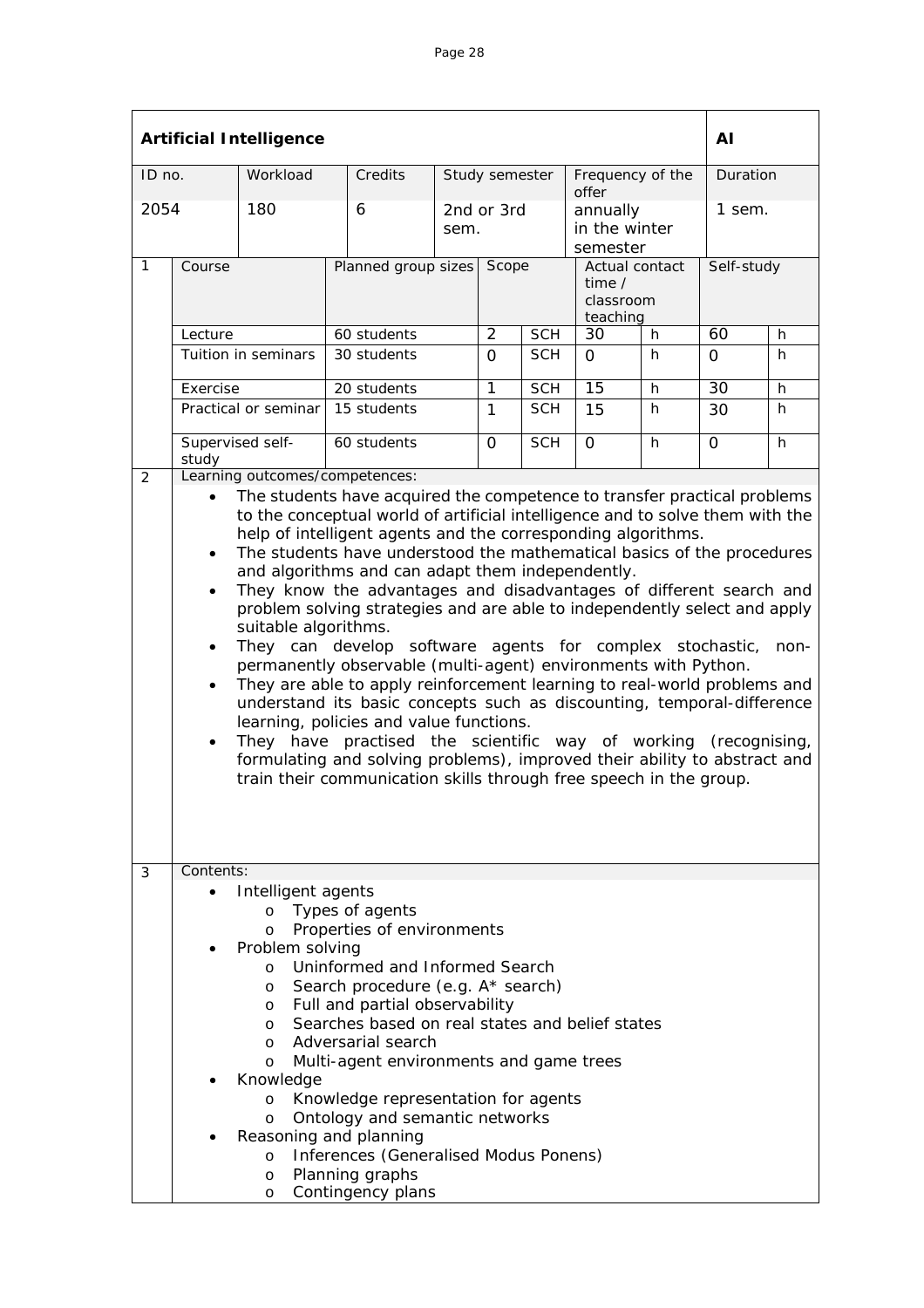|                | $\Omega$<br>$\circ$<br>$\Omega$<br>O                              | Uncertain knowledge and probabilistic reasoning<br>Markov chains<br>Bayesian networks<br>Learning (reinforcement learning)<br><b>Reward functions</b><br>Exploration vs. exploitation |  |  |  |  |  |  |  |
|----------------|-------------------------------------------------------------------|---------------------------------------------------------------------------------------------------------------------------------------------------------------------------------------|--|--|--|--|--|--|--|
|                | O                                                                 | Temporal difference learning                                                                                                                                                          |  |  |  |  |  |  |  |
|                | $\circ$                                                           | Experience replay                                                                                                                                                                     |  |  |  |  |  |  |  |
|                | Practical exercises with Python (e.g. with Tensor Flow and SPADE) |                                                                                                                                                                                       |  |  |  |  |  |  |  |
| $\overline{4}$ | Forms of teaching:                                                |                                                                                                                                                                                       |  |  |  |  |  |  |  |
|                |                                                                   | Lecture, exercise, practical course                                                                                                                                                   |  |  |  |  |  |  |  |
| 5              | Participation requirements:                                       |                                                                                                                                                                                       |  |  |  |  |  |  |  |
|                | Formal:                                                           |                                                                                                                                                                                       |  |  |  |  |  |  |  |
|                | Content:                                                          | Programming with Python, basics of statistics, basics of logic<br>Modules:                                                                                                            |  |  |  |  |  |  |  |
|                |                                                                   | 2051 Introduction to Data Science;<br>2052 Introduction to Applied Research;                                                                                                          |  |  |  |  |  |  |  |
| 6              | Forms of assessment:                                              |                                                                                                                                                                                       |  |  |  |  |  |  |  |
|                |                                                                   | Written examination, performance examination or oral examination                                                                                                                      |  |  |  |  |  |  |  |
| $\overline{7}$ |                                                                   | Prerequisite for the award of credit points:                                                                                                                                          |  |  |  |  |  |  |  |
|                | Module examination pass                                           |                                                                                                                                                                                       |  |  |  |  |  |  |  |
| 8              |                                                                   | Application of the module (in the following study programmes)                                                                                                                         |  |  |  |  |  |  |  |
|                |                                                                   | Research Master Data Science (M.Sc.)                                                                                                                                                  |  |  |  |  |  |  |  |
| 9              |                                                                   | Importance of the grade for the final grade:                                                                                                                                          |  |  |  |  |  |  |  |
|                | according to MRPO                                                 |                                                                                                                                                                                       |  |  |  |  |  |  |  |
| 10             | Module Officer:                                                   |                                                                                                                                                                                       |  |  |  |  |  |  |  |
|                |                                                                   | Prof. Dr.-Ing. Christian Schwede                                                                                                                                                      |  |  |  |  |  |  |  |
| 11             | Other information:                                                |                                                                                                                                                                                       |  |  |  |  |  |  |  |
|                |                                                                   | Literature will be announced at the beginning of the course.                                                                                                                          |  |  |  |  |  |  |  |
| 12             | Language:                                                         |                                                                                                                                                                                       |  |  |  |  |  |  |  |
|                | German                                                            |                                                                                                                                                                                       |  |  |  |  |  |  |  |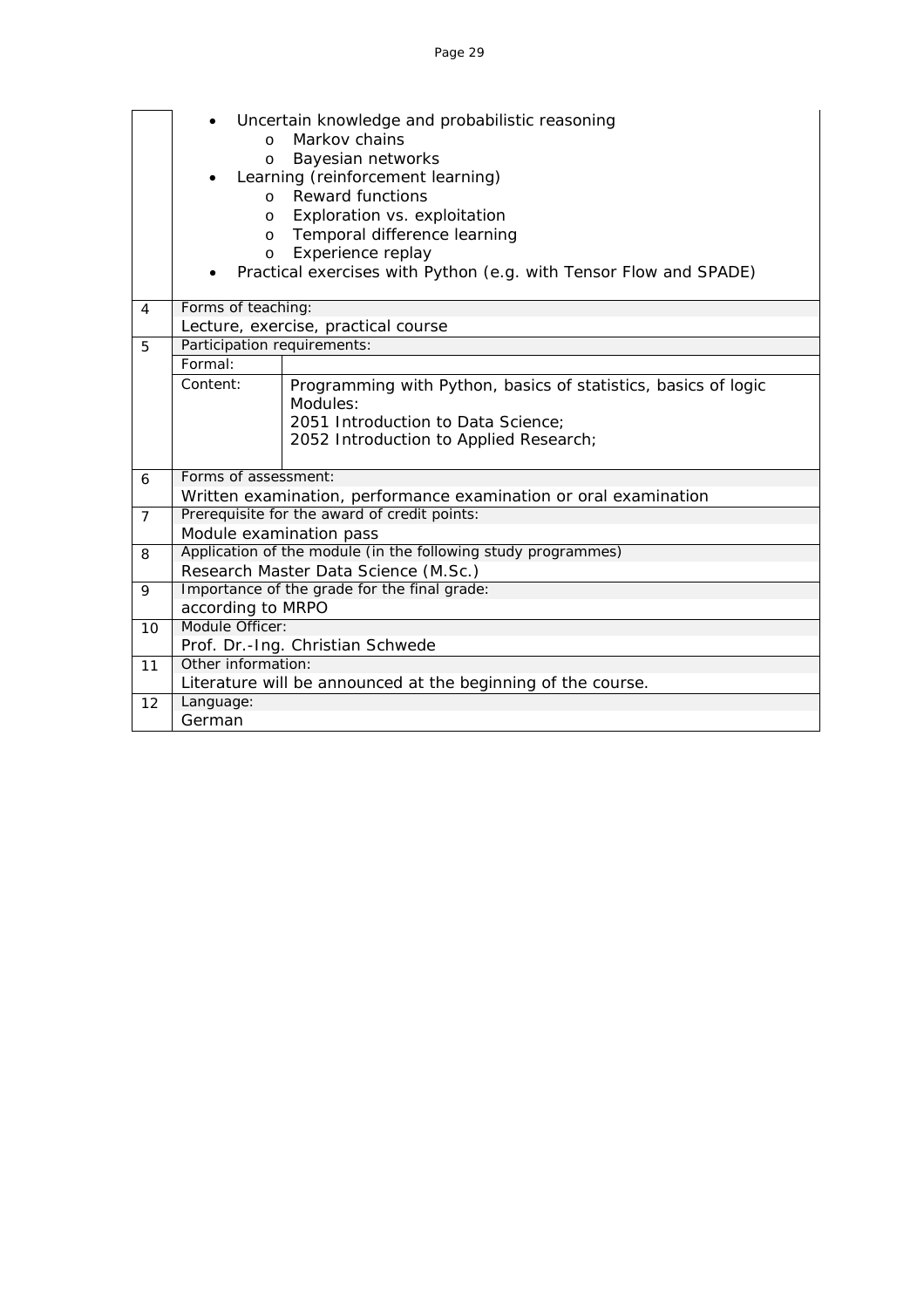|                | <b>Master Thesis</b>                                                                                                                                                                                                                                                                                                                                                 |                              |                                                                        |                     |                    |            |          |                                         |          |            |
|----------------|----------------------------------------------------------------------------------------------------------------------------------------------------------------------------------------------------------------------------------------------------------------------------------------------------------------------------------------------------------------------|------------------------------|------------------------------------------------------------------------|---------------------|--------------------|------------|----------|-----------------------------------------|----------|------------|
| ID no.         |                                                                                                                                                                                                                                                                                                                                                                      | Workload                     | Credits                                                                |                     | Study semester     |            | offer    | Frequency of the                        |          | Duration   |
| 2034           |                                                                                                                                                                                                                                                                                                                                                                      | 720                          | 24                                                                     |                     | 3rd or 4th<br>sem. |            |          | each semester                           |          | 20 weeks   |
| $\mathbf{1}$   | Course                                                                                                                                                                                                                                                                                                                                                               |                              |                                                                        | Planned group sizes |                    | Scope      | time $/$ | Actual contact<br>classroom<br>teaching |          | Self-study |
|                | Lecture                                                                                                                                                                                                                                                                                                                                                              |                              | 60 students                                                            |                     | 0                  | <b>SCH</b> | O        | h.                                      | 720      | h          |
|                |                                                                                                                                                                                                                                                                                                                                                                      | Tuition in seminars          | 30 students                                                            |                     | $\Omega$           | <b>SCH</b> | $\Omega$ | h                                       | $\Omega$ | h          |
|                | Exercise                                                                                                                                                                                                                                                                                                                                                             |                              | 20 students                                                            |                     | $\Omega$           | <b>SCH</b> | $\Omega$ | h                                       | $\Omega$ | h          |
|                |                                                                                                                                                                                                                                                                                                                                                                      | Practical or seminar         | 15 students                                                            |                     | $\Omega$           | <b>SCH</b> | $\Omega$ | h.                                      | $\Omega$ | h          |
|                | Supervised self-<br>study                                                                                                                                                                                                                                                                                                                                            |                              | 60 students<br>Learning outcomes/competences:                          |                     | $\Omega$           | <b>SCH</b> | $\Omega$ | h                                       | 0        | h          |
|                | With the master thesis, each candidate demonstrates that he/she is able to<br>complete a practice-oriented task from his/her subject area within a specified<br>period of time, both in its subject-specific details and in the interdisciplinary<br>contexts, working independently and according to scientific methods.                                            |                              |                                                                        |                     |                    |            |          |                                         |          |            |
| 3              | Contents:<br>The master thesis is an independent scientific work from the subject area of the<br>respective study programme with a description and explanation of its solution. It<br>can also be determined by an empirical investigation or by conceptual or design<br>tasks or by an evaluation of existing sources. A combination of these forms is<br>possible. |                              |                                                                        |                     |                    |            |          |                                         |          |            |
| 4              |                                                                                                                                                                                                                                                                                                                                                                      | Forms of teaching:           |                                                                        |                     |                    |            |          |                                         |          |            |
|                |                                                                                                                                                                                                                                                                                                                                                                      |                              | Written composition with faculty tutoring                              |                     |                    |            |          |                                         |          |            |
| 5              |                                                                                                                                                                                                                                                                                                                                                                      | Participation requirements:  |                                                                        |                     |                    |            |          |                                         |          |            |
|                | Formal:                                                                                                                                                                                                                                                                                                                                                              | None                         |                                                                        |                     |                    |            |          |                                         |          |            |
|                | Content:                                                                                                                                                                                                                                                                                                                                                             |                              | Coordinated topic from the student's special subject area              |                     |                    |            |          |                                         |          |            |
| 6              |                                                                                                                                                                                                                                                                                                                                                                      | Forms of assessment:         |                                                                        |                     |                    |            |          |                                         |          |            |
| $\overline{7}$ |                                                                                                                                                                                                                                                                                                                                                                      |                              | Prerequisite for the award of credit points:                           |                     |                    |            |          |                                         |          |            |
| 8              |                                                                                                                                                                                                                                                                                                                                                                      |                              | Application of the module (in the following study programmes)          |                     |                    |            |          |                                         |          |            |
|                |                                                                                                                                                                                                                                                                                                                                                                      |                              | Electrical Engineering (M.Eng.), Research Master Data Science (M.Sc.), |                     |                    |            |          |                                         |          |            |
|                |                                                                                                                                                                                                                                                                                                                                                                      |                              | Mechanical Engineering (M.Sc.) and Optimisation and Simulation (M.Sc.) |                     |                    |            |          |                                         |          |            |
| 9              |                                                                                                                                                                                                                                                                                                                                                                      |                              | Importance of the grade for the final grade:                           |                     |                    |            |          |                                         |          |            |
|                |                                                                                                                                                                                                                                                                                                                                                                      | according to MRPO            |                                                                        |                     |                    |            |          |                                         |          |            |
| 10             | Module Officer:                                                                                                                                                                                                                                                                                                                                                      | Prof. Dr.-Ing. Jens Haubrock |                                                                        |                     |                    |            |          |                                         |          |            |
| 11             |                                                                                                                                                                                                                                                                                                                                                                      | Other information:           |                                                                        |                     |                    |            |          |                                         |          |            |
|                |                                                                                                                                                                                                                                                                                                                                                                      |                              | Literature will be announced at the beginning of the course.           |                     |                    |            |          |                                         |          |            |
| 12             | Language:                                                                                                                                                                                                                                                                                                                                                            |                              |                                                                        |                     |                    |            |          |                                         |          |            |
|                | German                                                                                                                                                                                                                                                                                                                                                               |                              |                                                                        |                     |                    |            |          |                                         |          |            |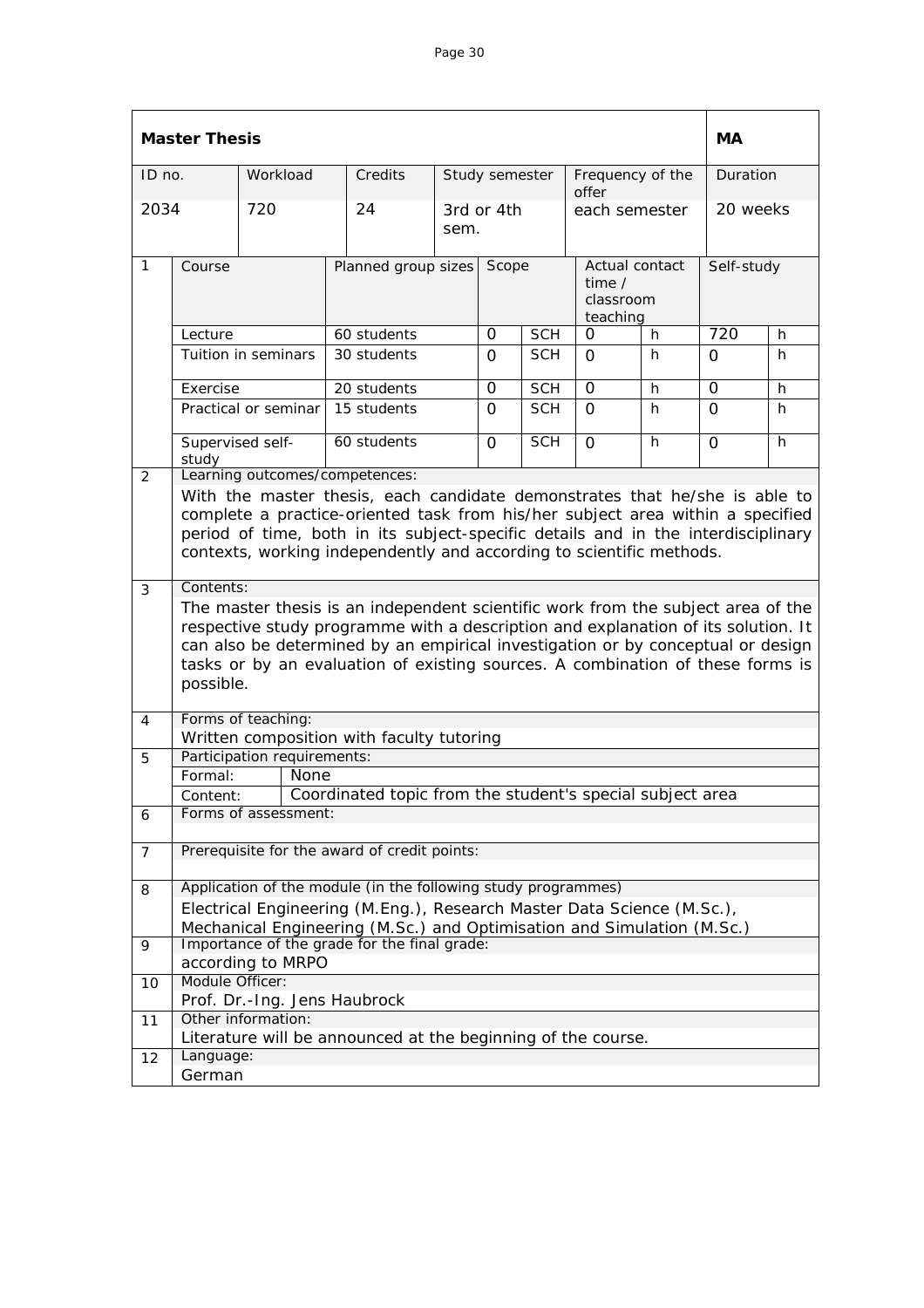|              | <b>Project Phase I</b>                                                                                                                                                                                                                                                                                                                                                                                                                                                                                                                                                                                                                                                                                                                                                                                                                                                                                                                                                                                                     |                             |                                              |  |                |            |                                                     |    | PP <sub>1</sub> |    |  |
|--------------|----------------------------------------------------------------------------------------------------------------------------------------------------------------------------------------------------------------------------------------------------------------------------------------------------------------------------------------------------------------------------------------------------------------------------------------------------------------------------------------------------------------------------------------------------------------------------------------------------------------------------------------------------------------------------------------------------------------------------------------------------------------------------------------------------------------------------------------------------------------------------------------------------------------------------------------------------------------------------------------------------------------------------|-----------------------------|----------------------------------------------|--|----------------|------------|-----------------------------------------------------|----|-----------------|----|--|
| ID no.       |                                                                                                                                                                                                                                                                                                                                                                                                                                                                                                                                                                                                                                                                                                                                                                                                                                                                                                                                                                                                                            | Workload                    | Credits                                      |  | Study semester |            | Frequency of the<br>offer                           |    | Duration        |    |  |
| 2055         |                                                                                                                                                                                                                                                                                                                                                                                                                                                                                                                                                                                                                                                                                                                                                                                                                                                                                                                                                                                                                            | 210                         | 7                                            |  | 1st sem.       |            | each semester                                       |    | 1 sem.          |    |  |
| 1            | Course                                                                                                                                                                                                                                                                                                                                                                                                                                                                                                                                                                                                                                                                                                                                                                                                                                                                                                                                                                                                                     | Planned group sizes         |                                              |  | Scope          |            | Actual contact<br>time $/$<br>classroom<br>teaching |    | Self-study      |    |  |
|              | Lecture                                                                                                                                                                                                                                                                                                                                                                                                                                                                                                                                                                                                                                                                                                                                                                                                                                                                                                                                                                                                                    |                             | 60 students                                  |  | 0              | <b>SCH</b> | O                                                   | h. | 0               | h  |  |
|              | Tuition in seminars                                                                                                                                                                                                                                                                                                                                                                                                                                                                                                                                                                                                                                                                                                                                                                                                                                                                                                                                                                                                        |                             | 30 students                                  |  | $\Omega$       | <b>SCH</b> | $\Omega$                                            | h  | $\Omega$        | h  |  |
|              | Exercise                                                                                                                                                                                                                                                                                                                                                                                                                                                                                                                                                                                                                                                                                                                                                                                                                                                                                                                                                                                                                   |                             | 20 students                                  |  | 0              | <b>SCH</b> | 0                                                   | h  | $\mathbf 0$     | h  |  |
|              |                                                                                                                                                                                                                                                                                                                                                                                                                                                                                                                                                                                                                                                                                                                                                                                                                                                                                                                                                                                                                            | Practical or seminar        | 15 students                                  |  | 2              | <b>SCH</b> | 30                                                  | h. | 180             | h. |  |
|              | study                                                                                                                                                                                                                                                                                                                                                                                                                                                                                                                                                                                                                                                                                                                                                                                                                                                                                                                                                                                                                      | Supervised self-            | 60 students                                  |  | $\Omega$       | <b>SCH</b> | $\Omega$                                            | h  | $\Omega$        | h  |  |
| 2            |                                                                                                                                                                                                                                                                                                                                                                                                                                                                                                                                                                                                                                                                                                                                                                                                                                                                                                                                                                                                                            |                             | Learning outcomes/competences:               |  |                |            |                                                     |    |                 |    |  |
|              | The students are able to design and structure an application-oriented<br>scientific work and to transfer it into a research exposé. They can draw up<br>work plans, derive research questions and objectives and select research<br>methods<br>Students have gained initial experience of working in interdisciplinary<br>$\bullet$<br>research teams and are able to contribute their work in a goal-oriented<br>manner<br>Students can critically question results in the context of a scientific<br>$\bullet$<br>exchange and discuss them with others                                                                                                                                                                                                                                                                                                                                                                                                                                                                  |                             |                                              |  |                |            |                                                     |    |                 |    |  |
| $\mathbf{3}$ | Contents:                                                                                                                                                                                                                                                                                                                                                                                                                                                                                                                                                                                                                                                                                                                                                                                                                                                                                                                                                                                                                  |                             |                                              |  |                |            |                                                     |    |                 |    |  |
|              | Project work<br>$\bullet$<br>First practical work in the research project<br>$\circ$<br>Preparation of a research exposé that defines the framework of the<br>O<br>scientific work for the following three semesters and includes the<br>initial situation, problem, objectives, work plan, research questions<br>and research design. When preparing the exposé, the findings from<br>"Familiarisation<br>with<br>the<br>course<br>applied<br>research"<br>are<br>implemented, among other things<br>Project colloquium<br>Professional/scientific exchange between all students and the<br>$\circ$<br>project owners on problems and questions from the projects,<br>discussion of interim results. The focus in the first phase is on<br>learning through participatory observation.<br>Research seminar<br>In this cross-semester course, various scientific methods and tools<br>are prepared and presented. The students learn from students in<br>other semesters through participatory observation and discussion. |                             |                                              |  |                |            |                                                     |    |                 |    |  |
| 4            |                                                                                                                                                                                                                                                                                                                                                                                                                                                                                                                                                                                                                                                                                                                                                                                                                                                                                                                                                                                                                            | Forms of teaching:          |                                              |  |                |            |                                                     |    |                 |    |  |
|              |                                                                                                                                                                                                                                                                                                                                                                                                                                                                                                                                                                                                                                                                                                                                                                                                                                                                                                                                                                                                                            |                             | Project, seminar and colloquium              |  |                |            |                                                     |    |                 |    |  |
| 5            |                                                                                                                                                                                                                                                                                                                                                                                                                                                                                                                                                                                                                                                                                                                                                                                                                                                                                                                                                                                                                            | Participation requirements: |                                              |  |                |            |                                                     |    |                 |    |  |
|              | Formal:                                                                                                                                                                                                                                                                                                                                                                                                                                                                                                                                                                                                                                                                                                                                                                                                                                                                                                                                                                                                                    |                             |                                              |  |                |            |                                                     |    |                 |    |  |
|              | Content:                                                                                                                                                                                                                                                                                                                                                                                                                                                                                                                                                                                                                                                                                                                                                                                                                                                                                                                                                                                                                   |                             |                                              |  |                |            |                                                     |    |                 |    |  |
| 6            |                                                                                                                                                                                                                                                                                                                                                                                                                                                                                                                                                                                                                                                                                                                                                                                                                                                                                                                                                                                                                            | Forms of assessment:        |                                              |  |                |            |                                                     |    |                 |    |  |
|              | Project work                                                                                                                                                                                                                                                                                                                                                                                                                                                                                                                                                                                                                                                                                                                                                                                                                                                                                                                                                                                                               |                             |                                              |  |                |            |                                                     |    |                 |    |  |
| 7            |                                                                                                                                                                                                                                                                                                                                                                                                                                                                                                                                                                                                                                                                                                                                                                                                                                                                                                                                                                                                                            |                             | Prerequisite for the award of credit points: |  |                |            |                                                     |    |                 |    |  |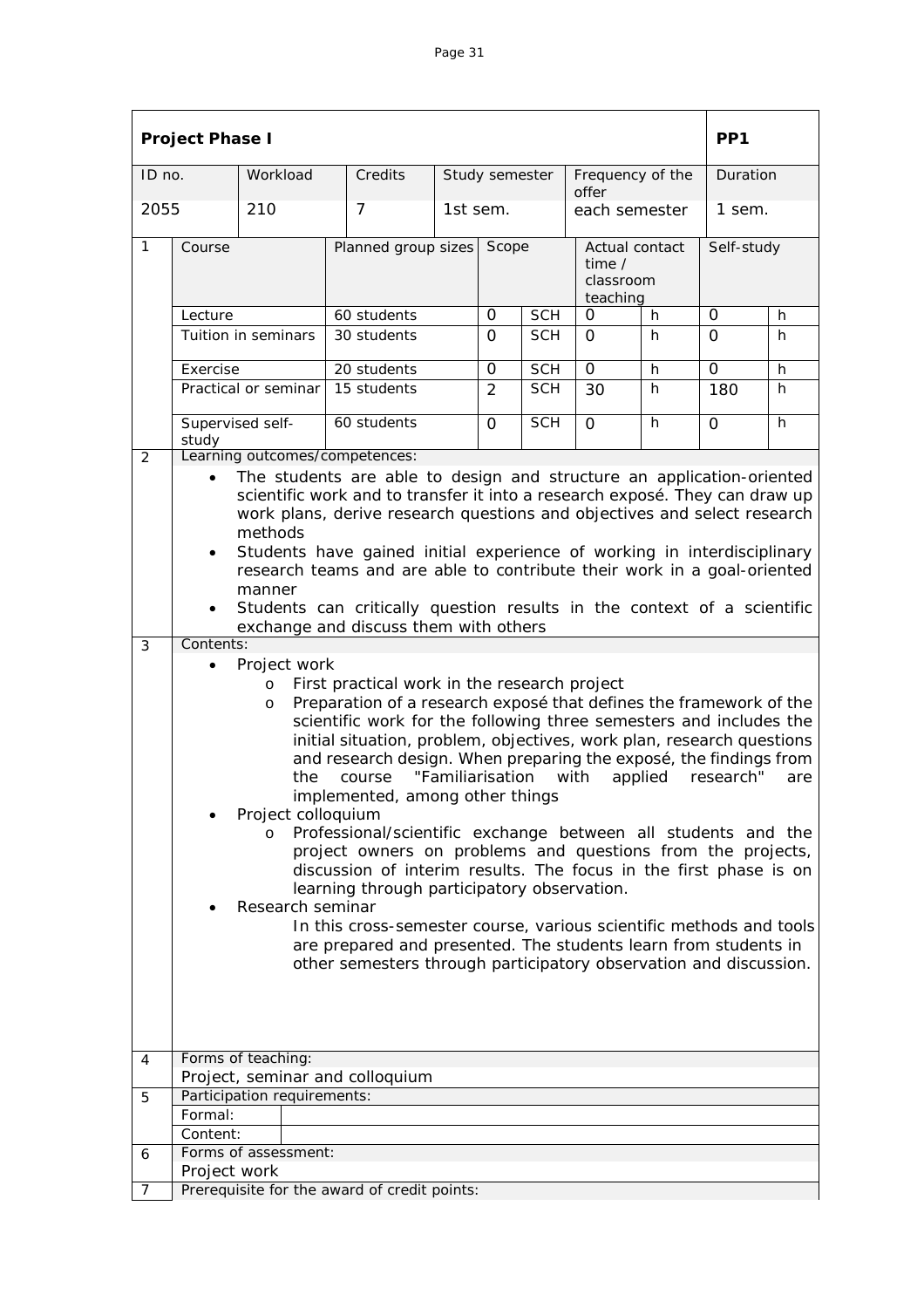|    | Module examination pass                                                   |
|----|---------------------------------------------------------------------------|
| 8  | Application of the module (in the following study programmes)             |
|    | Research Master Data Science (M.Sc.)                                      |
| 9  | Importance of the grade for the final grade:                              |
|    | according to MRPO                                                         |
| 10 | Module Officer:                                                           |
|    | Prof. Dr.-Ing. Christian Schwede                                          |
| 11 | Other information:                                                        |
|    | In independently researching sources of knowledge and learning to acquire |
|    | competences on their own, students are supported by the Project Owner.    |
|    |                                                                           |
| 12 | Language:                                                                 |
|    | German                                                                    |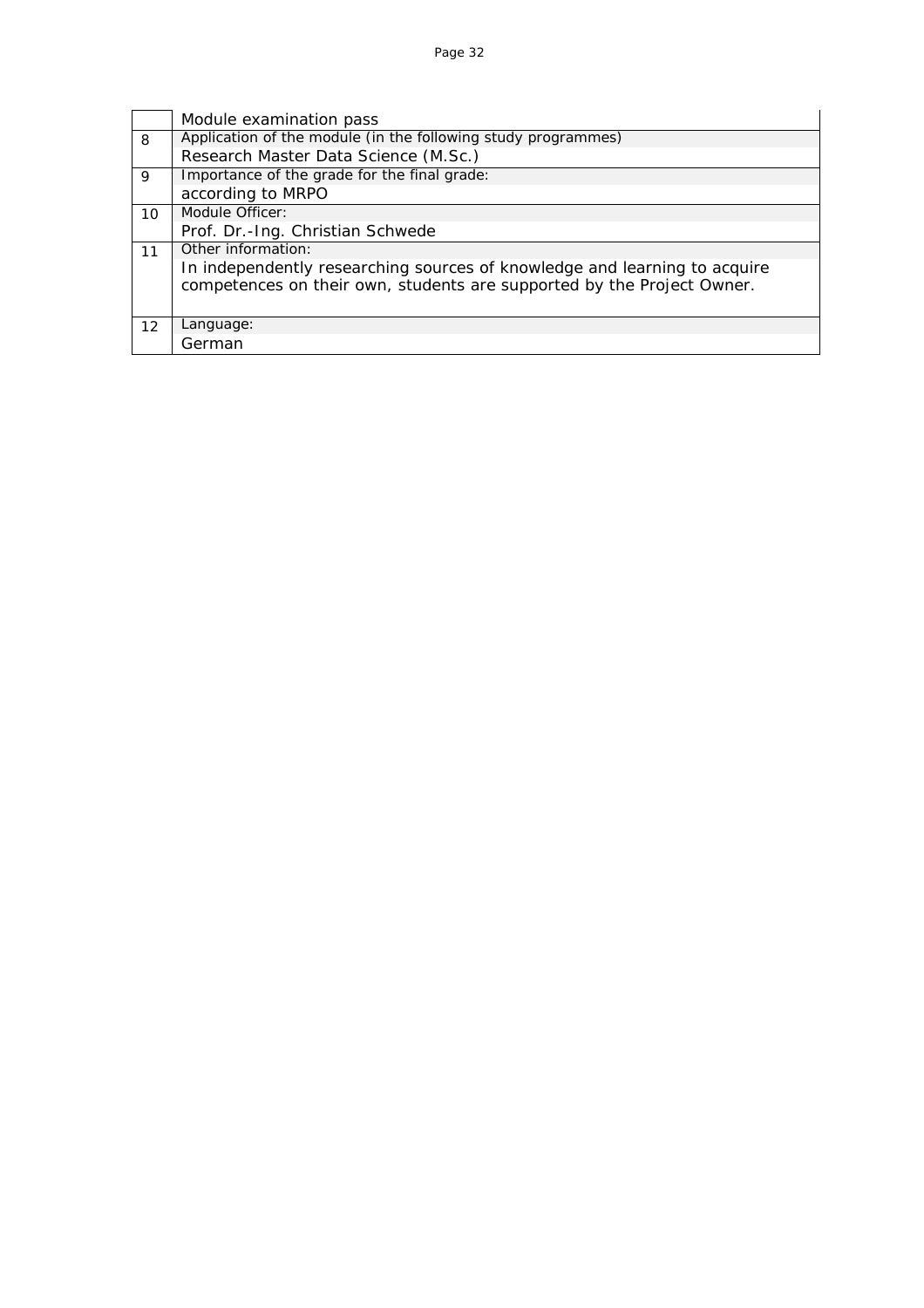|                | <b>Project Phase II</b>                                                                                                                                                                                                                                                                                                                                                                                                                                                                                                                                                                                                                                                                                                                                                                                                                                                                                                                                                                                                          |                             |                                               |   |                |            |                                                   |    | PP <sub>2</sub> |    |  |
|----------------|----------------------------------------------------------------------------------------------------------------------------------------------------------------------------------------------------------------------------------------------------------------------------------------------------------------------------------------------------------------------------------------------------------------------------------------------------------------------------------------------------------------------------------------------------------------------------------------------------------------------------------------------------------------------------------------------------------------------------------------------------------------------------------------------------------------------------------------------------------------------------------------------------------------------------------------------------------------------------------------------------------------------------------|-----------------------------|-----------------------------------------------|---|----------------|------------|---------------------------------------------------|----|-----------------|----|--|
| ID no.         |                                                                                                                                                                                                                                                                                                                                                                                                                                                                                                                                                                                                                                                                                                                                                                                                                                                                                                                                                                                                                                  | Workload                    | Credits                                       |   | Study semester |            | Frequency of the<br>offer                         |    | Duration        |    |  |
| 2056           |                                                                                                                                                                                                                                                                                                                                                                                                                                                                                                                                                                                                                                                                                                                                                                                                                                                                                                                                                                                                                                  | 360                         | 12                                            |   | 2nd sem.       |            | each semester                                     |    | 1 sem.          |    |  |
| $\overline{1}$ | Course                                                                                                                                                                                                                                                                                                                                                                                                                                                                                                                                                                                                                                                                                                                                                                                                                                                                                                                                                                                                                           |                             | Planned group sizes Scope                     |   |                |            | Actual contact<br>time /<br>classroom<br>teaching |    | Self-study      |    |  |
|                | Lecture                                                                                                                                                                                                                                                                                                                                                                                                                                                                                                                                                                                                                                                                                                                                                                                                                                                                                                                                                                                                                          |                             | 60 students                                   | 0 | <b>SCH</b>     | 0          | h.                                                | 0  | h               |    |  |
|                | Tuition in seminars                                                                                                                                                                                                                                                                                                                                                                                                                                                                                                                                                                                                                                                                                                                                                                                                                                                                                                                                                                                                              |                             | 30 students                                   |   | 0              | <b>SCH</b> | 0                                                 | h. | 0               | h  |  |
|                | Exercise                                                                                                                                                                                                                                                                                                                                                                                                                                                                                                                                                                                                                                                                                                                                                                                                                                                                                                                                                                                                                         |                             | 20 students                                   |   | 0              | <b>SCH</b> | $\Omega$                                          | h  | $\mathbf{O}$    | h  |  |
|                |                                                                                                                                                                                                                                                                                                                                                                                                                                                                                                                                                                                                                                                                                                                                                                                                                                                                                                                                                                                                                                  | Practical or seminar        | 15 students                                   |   | 2              | <b>SCH</b> | 30                                                | h. | 330             | h. |  |
| $\overline{2}$ | study                                                                                                                                                                                                                                                                                                                                                                                                                                                                                                                                                                                                                                                                                                                                                                                                                                                                                                                                                                                                                            | Supervised self-            | 60 students<br>Learning outcomes/competences: |   | $\Omega$       | <b>SCH</b> | $\Omega$                                          | h. | 0               | h  |  |
|                | Students are able to independently produce a scientific publication. They<br>$\bullet$<br>will be able to conduct a comprehensive literature search and evaluate,<br>relate and restructure the results. They can assess and select conferences<br>according to the thematic focus and value.<br>The students can critically question and discuss results in the context of a<br>$\bullet$<br>scientific exchange. They can prepare their own research results for<br>presentation and present and defend them in front of an academic<br>audience.<br>Students can prepare and present scientifically researched knowledge in<br>$\bullet$<br>the form of a presentation.                                                                                                                                                                                                                                                                                                                                                       |                             |                                               |   |                |            |                                                   |    |                 |    |  |
| 3              | Contents:<br>Project work<br>Development of first practical results (e.g. data collection,<br>$\circ$<br>preparation, clean-up, creation of user stories and mock-ups)<br>Composition of a written contribution on the state of research in<br>O<br>the respective field of work. The paper should be written with a<br>view to submission to a scientific conference and, ideally, should<br>also be submitted there<br>Project colloquium<br>Professional/scientific exchange between all students and the<br>O<br>project owners on problems and questions from the projects,<br>discussion of interim results. The focus in the second phase is on<br>the presentation of the own project based on the research exposé.<br>Research seminar<br>In this cross-semester course, various scientific methods and tools<br>are prepared and presented. Students independently research a<br>method or tool from their field of research and present it in such a<br>way that other students can understand the content presented. |                             |                                               |   |                |            |                                                   |    |                 |    |  |
|                |                                                                                                                                                                                                                                                                                                                                                                                                                                                                                                                                                                                                                                                                                                                                                                                                                                                                                                                                                                                                                                  | Forms of teaching:          |                                               |   |                |            |                                                   |    |                 |    |  |
| 4              |                                                                                                                                                                                                                                                                                                                                                                                                                                                                                                                                                                                                                                                                                                                                                                                                                                                                                                                                                                                                                                  |                             | Project, seminar and colloquium               |   |                |            |                                                   |    |                 |    |  |
| 5              |                                                                                                                                                                                                                                                                                                                                                                                                                                                                                                                                                                                                                                                                                                                                                                                                                                                                                                                                                                                                                                  | Participation requirements: |                                               |   |                |            |                                                   |    |                 |    |  |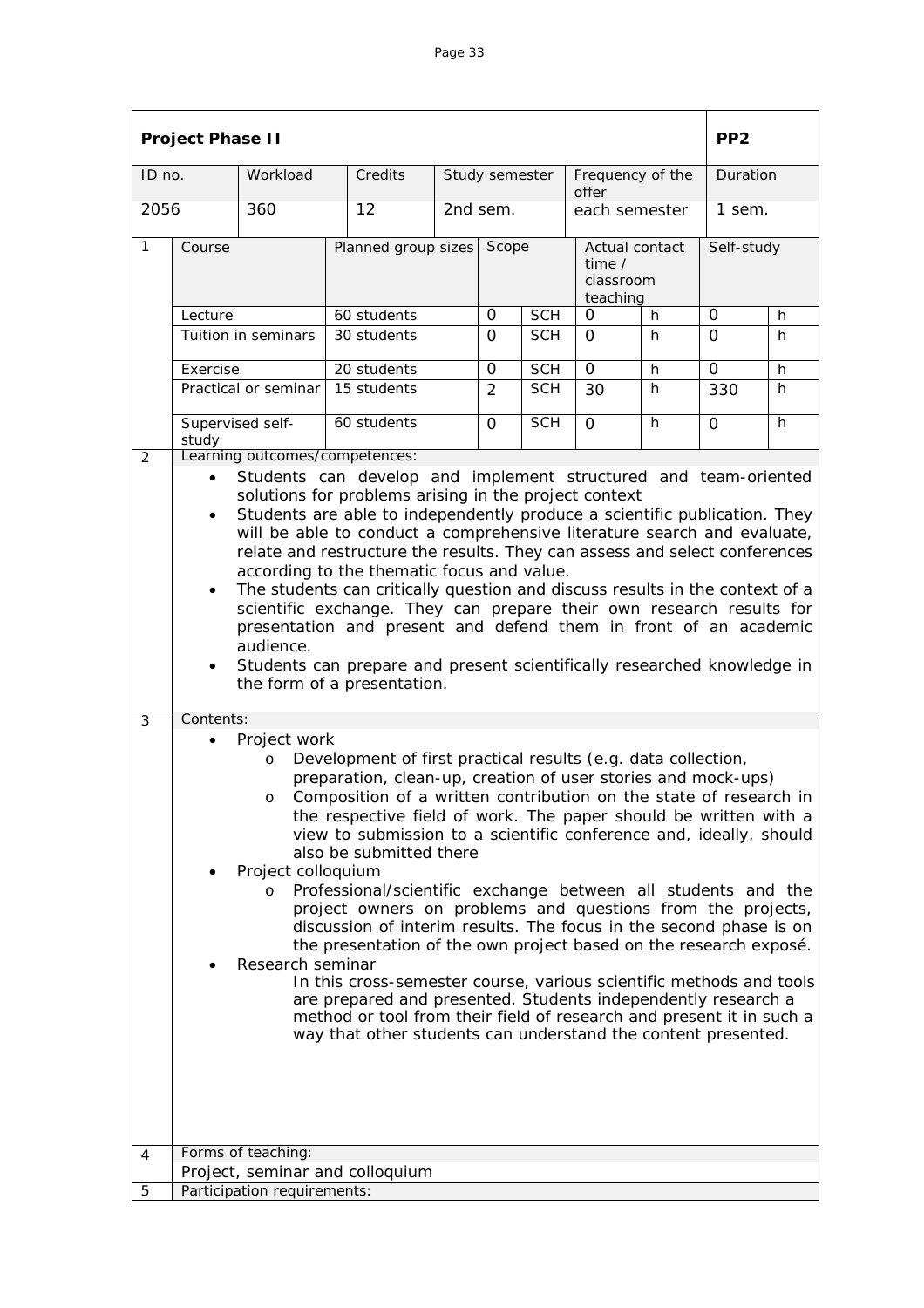|                   | Formal:                 | Modules:                                                                  |  |  |  |  |  |  |  |
|-------------------|-------------------------|---------------------------------------------------------------------------|--|--|--|--|--|--|--|
|                   |                         | 2055 Project Phase I;                                                     |  |  |  |  |  |  |  |
|                   | Content:                | Modules:                                                                  |  |  |  |  |  |  |  |
|                   |                         | 2051 Introduction to Data Science:                                        |  |  |  |  |  |  |  |
|                   |                         | 2052 Introduction to Applied Research;                                    |  |  |  |  |  |  |  |
| 6                 | Forms of assessment:    |                                                                           |  |  |  |  |  |  |  |
|                   | Project work            |                                                                           |  |  |  |  |  |  |  |
| $\overline{7}$    |                         | Prerequisite for the award of credit points:                              |  |  |  |  |  |  |  |
|                   | Module examination pass |                                                                           |  |  |  |  |  |  |  |
| 8                 |                         | Application of the module (in the following study programmes)             |  |  |  |  |  |  |  |
|                   |                         | Research Master Data Science (M.Sc.)                                      |  |  |  |  |  |  |  |
| 9                 |                         | Importance of the grade for the final grade:                              |  |  |  |  |  |  |  |
|                   | according to MRPO       |                                                                           |  |  |  |  |  |  |  |
| 10                | Module Officer:         |                                                                           |  |  |  |  |  |  |  |
|                   |                         | Prof. Dr.-Ing. Christian Schwede                                          |  |  |  |  |  |  |  |
| 11                | Other information:      |                                                                           |  |  |  |  |  |  |  |
|                   |                         | In independently researching sources of knowledge and learning to acquire |  |  |  |  |  |  |  |
|                   |                         | competences on their own, students are supported by the Project Owner.    |  |  |  |  |  |  |  |
|                   |                         |                                                                           |  |  |  |  |  |  |  |
| $12 \overline{ }$ | Language:               |                                                                           |  |  |  |  |  |  |  |
|                   | German                  |                                                                           |  |  |  |  |  |  |  |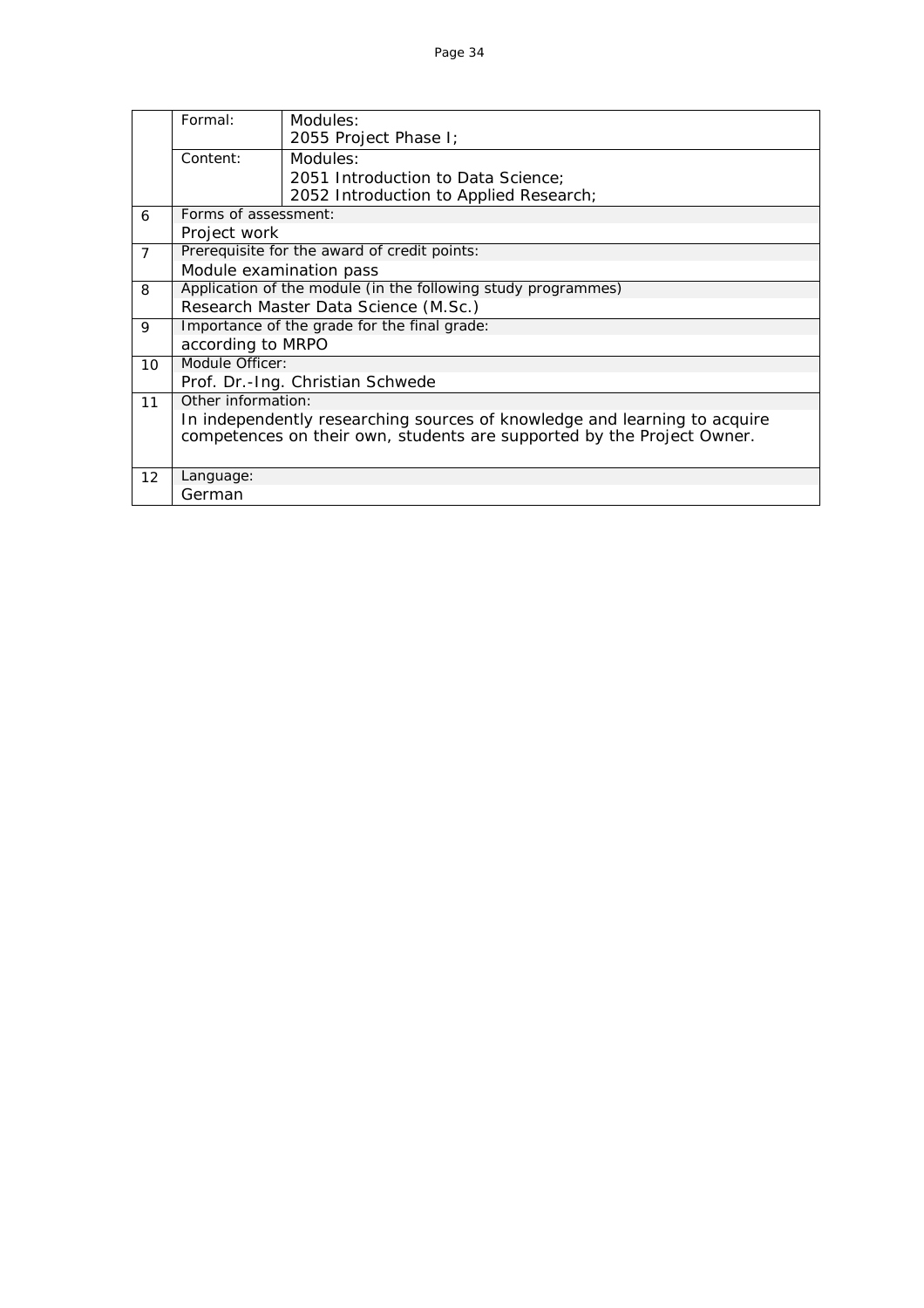|              | <b>Project Phase III</b>                                                                                                                                                                                                                                                                                                                                                                                                                                                                                                                                                                                                                                                                                                                                                                                                                                                                                                                                                                                                                                                                                                                                                                                                                                                                                                                                                                                                                                                                                                                                                                                                                                                                                   |                                                          |                                                                                                                                                                                                                                                                                                                                                                                                                                                                 |  |                |            |                                                   |                  | PP <sub>3</sub> |          |  |
|--------------|------------------------------------------------------------------------------------------------------------------------------------------------------------------------------------------------------------------------------------------------------------------------------------------------------------------------------------------------------------------------------------------------------------------------------------------------------------------------------------------------------------------------------------------------------------------------------------------------------------------------------------------------------------------------------------------------------------------------------------------------------------------------------------------------------------------------------------------------------------------------------------------------------------------------------------------------------------------------------------------------------------------------------------------------------------------------------------------------------------------------------------------------------------------------------------------------------------------------------------------------------------------------------------------------------------------------------------------------------------------------------------------------------------------------------------------------------------------------------------------------------------------------------------------------------------------------------------------------------------------------------------------------------------------------------------------------------------|----------------------------------------------------------|-----------------------------------------------------------------------------------------------------------------------------------------------------------------------------------------------------------------------------------------------------------------------------------------------------------------------------------------------------------------------------------------------------------------------------------------------------------------|--|----------------|------------|---------------------------------------------------|------------------|-----------------|----------|--|
| ID no.       |                                                                                                                                                                                                                                                                                                                                                                                                                                                                                                                                                                                                                                                                                                                                                                                                                                                                                                                                                                                                                                                                                                                                                                                                                                                                                                                                                                                                                                                                                                                                                                                                                                                                                                            | Workload                                                 | Credits                                                                                                                                                                                                                                                                                                                                                                                                                                                         |  | Study semester |            | offer                                             | Frequency of the |                 | Duration |  |
| 2057         |                                                                                                                                                                                                                                                                                                                                                                                                                                                                                                                                                                                                                                                                                                                                                                                                                                                                                                                                                                                                                                                                                                                                                                                                                                                                                                                                                                                                                                                                                                                                                                                                                                                                                                            | 360                                                      | 12                                                                                                                                                                                                                                                                                                                                                                                                                                                              |  | 3rd sem.       |            | each semester                                     |                  | 1 sem.          |          |  |
| $\mathbf{1}$ | Course                                                                                                                                                                                                                                                                                                                                                                                                                                                                                                                                                                                                                                                                                                                                                                                                                                                                                                                                                                                                                                                                                                                                                                                                                                                                                                                                                                                                                                                                                                                                                                                                                                                                                                     |                                                          | Planned group sizes                                                                                                                                                                                                                                                                                                                                                                                                                                             |  | Scope          |            | Actual contact<br>time /<br>classroom<br>teaching |                  | Self-study      |          |  |
|              | Lecture                                                                                                                                                                                                                                                                                                                                                                                                                                                                                                                                                                                                                                                                                                                                                                                                                                                                                                                                                                                                                                                                                                                                                                                                                                                                                                                                                                                                                                                                                                                                                                                                                                                                                                    | 60 students                                              |                                                                                                                                                                                                                                                                                                                                                                                                                                                                 |  | 0              | <b>SCH</b> | 0                                                 | h                | 0               | h        |  |
|              |                                                                                                                                                                                                                                                                                                                                                                                                                                                                                                                                                                                                                                                                                                                                                                                                                                                                                                                                                                                                                                                                                                                                                                                                                                                                                                                                                                                                                                                                                                                                                                                                                                                                                                            | Tuition in seminars                                      | 30 students                                                                                                                                                                                                                                                                                                                                                                                                                                                     |  | $\Omega$       | <b>SCH</b> | $\Omega$                                          | h                | $\Omega$        | h        |  |
|              | Exercise                                                                                                                                                                                                                                                                                                                                                                                                                                                                                                                                                                                                                                                                                                                                                                                                                                                                                                                                                                                                                                                                                                                                                                                                                                                                                                                                                                                                                                                                                                                                                                                                                                                                                                   |                                                          | 20 students                                                                                                                                                                                                                                                                                                                                                                                                                                                     |  | 0              | <b>SCH</b> | $\mathbf 0$                                       | h                | 0               | h        |  |
|              |                                                                                                                                                                                                                                                                                                                                                                                                                                                                                                                                                                                                                                                                                                                                                                                                                                                                                                                                                                                                                                                                                                                                                                                                                                                                                                                                                                                                                                                                                                                                                                                                                                                                                                            | Practical or seminar                                     | 15 students                                                                                                                                                                                                                                                                                                                                                                                                                                                     |  | $\overline{2}$ | <b>SCH</b> | 30                                                | h                | 330             | h        |  |
|              | study                                                                                                                                                                                                                                                                                                                                                                                                                                                                                                                                                                                                                                                                                                                                                                                                                                                                                                                                                                                                                                                                                                                                                                                                                                                                                                                                                                                                                                                                                                                                                                                                                                                                                                      | Supervised self-                                         | 60 students                                                                                                                                                                                                                                                                                                                                                                                                                                                     |  | $\Omega$       | <b>SCH</b> | $\overline{O}$                                    | h                | $\overline{O}$  | h        |  |
| 3            | Learning outcomes/competences:<br>2<br>Students are able to work independently, in a scientifically functional<br>manner in the context of an application-oriented research project. They<br>will be able to develop and acquire technical and methodological<br>knowledge in the field of data science independently, also through<br>exchange with other project staff and the partners. They have the ability<br>to transfer and apply the theoretical knowledge of methods from the other<br>courses of the master programme to new practical problems in order to<br>assess the suitability of the application in a concrete case.<br>Students are able to work in a multidisciplinary team, especially in an agile<br>$\bullet$<br>project environment. They receive regular feedback and suggestions for<br>improvement from the project owner and can implement them directly.<br>Students can develop and implement structured and team-oriented<br>$\bullet$<br>solutions for problems arising in the project context<br>The students are able to independently prepare a scientific publication.<br>$\bullet$<br>They can process and structure their own quantitative results and relate<br>them to the current state of research. They can select conferences<br>according to the thematic focus and the valence<br>The students can critically question and discuss results in the context of a<br>scientific exchange. They can prepare their own research results for<br>presentation and present and defend them in front of an academic<br>audience.<br>Students can prepare and present scientifically researched knowledge in<br>$\bullet$<br>the form of a presentation.<br>Contents: |                                                          |                                                                                                                                                                                                                                                                                                                                                                                                                                                                 |  |                |            |                                                   |                  |                 |          |  |
|              |                                                                                                                                                                                                                                                                                                                                                                                                                                                                                                                                                                                                                                                                                                                                                                                                                                                                                                                                                                                                                                                                                                                                                                                                                                                                                                                                                                                                                                                                                                                                                                                                                                                                                                            | Project work<br>$\circ$<br>$\circ$<br>Project colloquium | Development of practical, quantitative results through procedures<br>and algorithms of Data Science<br>Write a written report on the results achieved. The paper should<br>be written with a view to submission to a scientific conference and,<br>in the best case, should also be submitted<br>Professional/scientific exchange of all students and the project<br>owners on problems and questions from the projects, discussions<br>of interim results. The |  |                |            |                                                   |                  |                 |          |  |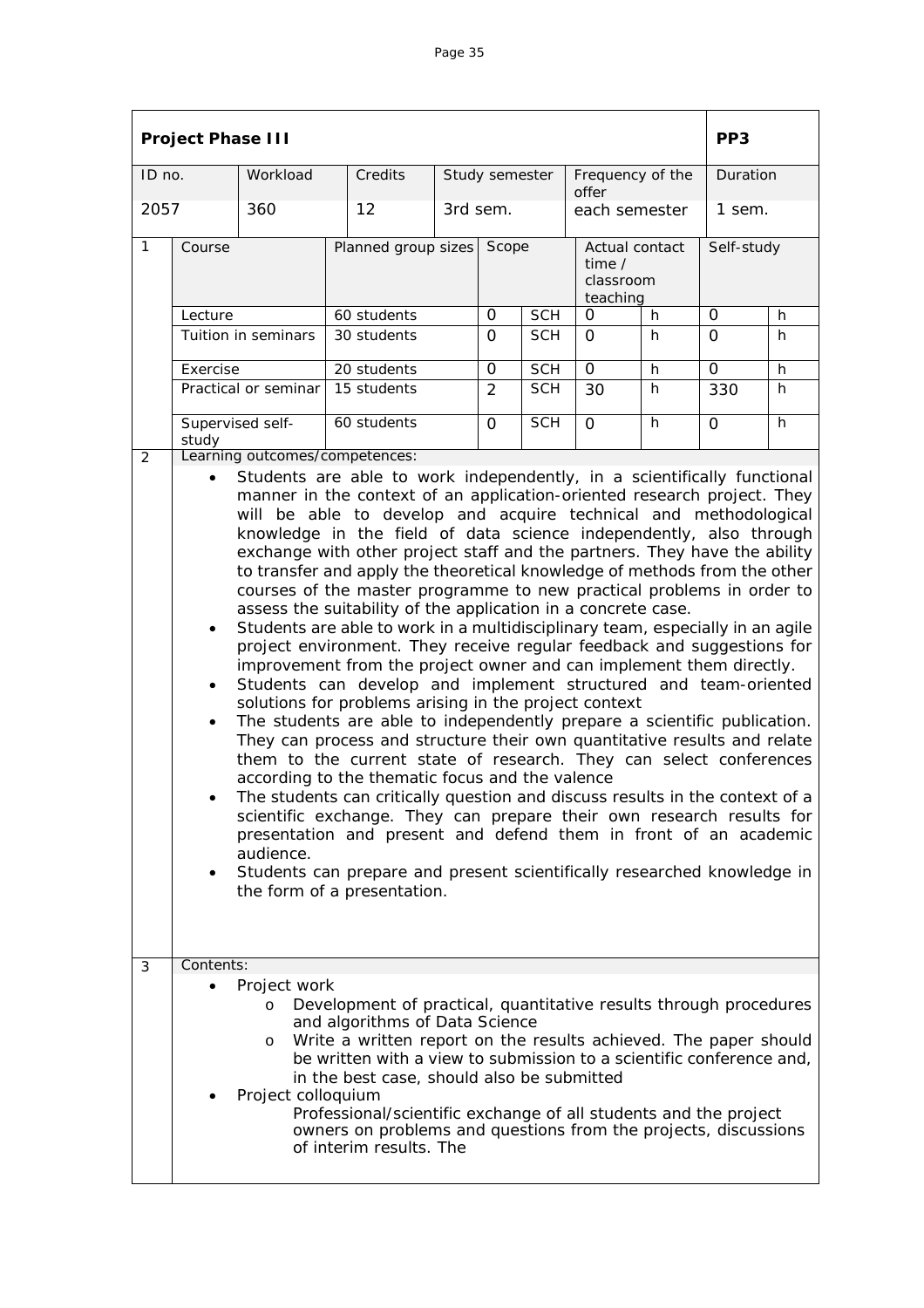|                       | focus of the third phase is on the presentation of the intermediate<br>results of the project and the defence in the subsequent discussion.                                                                                                                                              |                                                               |  |  |  |  |  |  |
|-----------------------|------------------------------------------------------------------------------------------------------------------------------------------------------------------------------------------------------------------------------------------------------------------------------------------|---------------------------------------------------------------|--|--|--|--|--|--|
|                       | Research seminar                                                                                                                                                                                                                                                                         |                                                               |  |  |  |  |  |  |
|                       | In this cross-semester course, various scientific methods and tools<br>$\circ$<br>are prepared and presented. Students independently research a<br>method or tool from their field of research and present it in such a<br>way that other students can understand the content presented. |                                                               |  |  |  |  |  |  |
| 4                     | Forms of teaching:                                                                                                                                                                                                                                                                       |                                                               |  |  |  |  |  |  |
|                       | Project, seminar and colloquium                                                                                                                                                                                                                                                          |                                                               |  |  |  |  |  |  |
| 5                     | Participation requirements:                                                                                                                                                                                                                                                              |                                                               |  |  |  |  |  |  |
|                       | Formal:                                                                                                                                                                                                                                                                                  | Modules:                                                      |  |  |  |  |  |  |
|                       |                                                                                                                                                                                                                                                                                          | 2056 Project Phase II;                                        |  |  |  |  |  |  |
|                       | Content:                                                                                                                                                                                                                                                                                 | Modules:                                                      |  |  |  |  |  |  |
|                       |                                                                                                                                                                                                                                                                                          | 2051 Introduction to Data Science;                            |  |  |  |  |  |  |
|                       |                                                                                                                                                                                                                                                                                          | 2052 Introduction to Applied Research;                        |  |  |  |  |  |  |
| 6                     | Forms of assessment:                                                                                                                                                                                                                                                                     |                                                               |  |  |  |  |  |  |
|                       | Project work                                                                                                                                                                                                                                                                             |                                                               |  |  |  |  |  |  |
| $\overline{7}$        |                                                                                                                                                                                                                                                                                          | Prerequisite for the award of credit points:                  |  |  |  |  |  |  |
|                       | Module examination pass                                                                                                                                                                                                                                                                  |                                                               |  |  |  |  |  |  |
| 8                     |                                                                                                                                                                                                                                                                                          | Application of the module (in the following study programmes) |  |  |  |  |  |  |
|                       | Research Master Data Science (M.Sc.)                                                                                                                                                                                                                                                     |                                                               |  |  |  |  |  |  |
| 9                     | Importance of the grade for the final grade:                                                                                                                                                                                                                                             |                                                               |  |  |  |  |  |  |
|                       | according to MRPO                                                                                                                                                                                                                                                                        |                                                               |  |  |  |  |  |  |
| Module Officer:<br>10 |                                                                                                                                                                                                                                                                                          |                                                               |  |  |  |  |  |  |
|                       | Prof. Dr.-Ing. Christian Schwede                                                                                                                                                                                                                                                         |                                                               |  |  |  |  |  |  |
| 11                    | Other information:                                                                                                                                                                                                                                                                       |                                                               |  |  |  |  |  |  |
|                       | In independently researching sources of knowledge and learning to acquire<br>competences on their own, students are supported by the Project Owner.                                                                                                                                      |                                                               |  |  |  |  |  |  |
|                       |                                                                                                                                                                                                                                                                                          |                                                               |  |  |  |  |  |  |
| 12                    | Language:                                                                                                                                                                                                                                                                                |                                                               |  |  |  |  |  |  |
|                       | German                                                                                                                                                                                                                                                                                   |                                                               |  |  |  |  |  |  |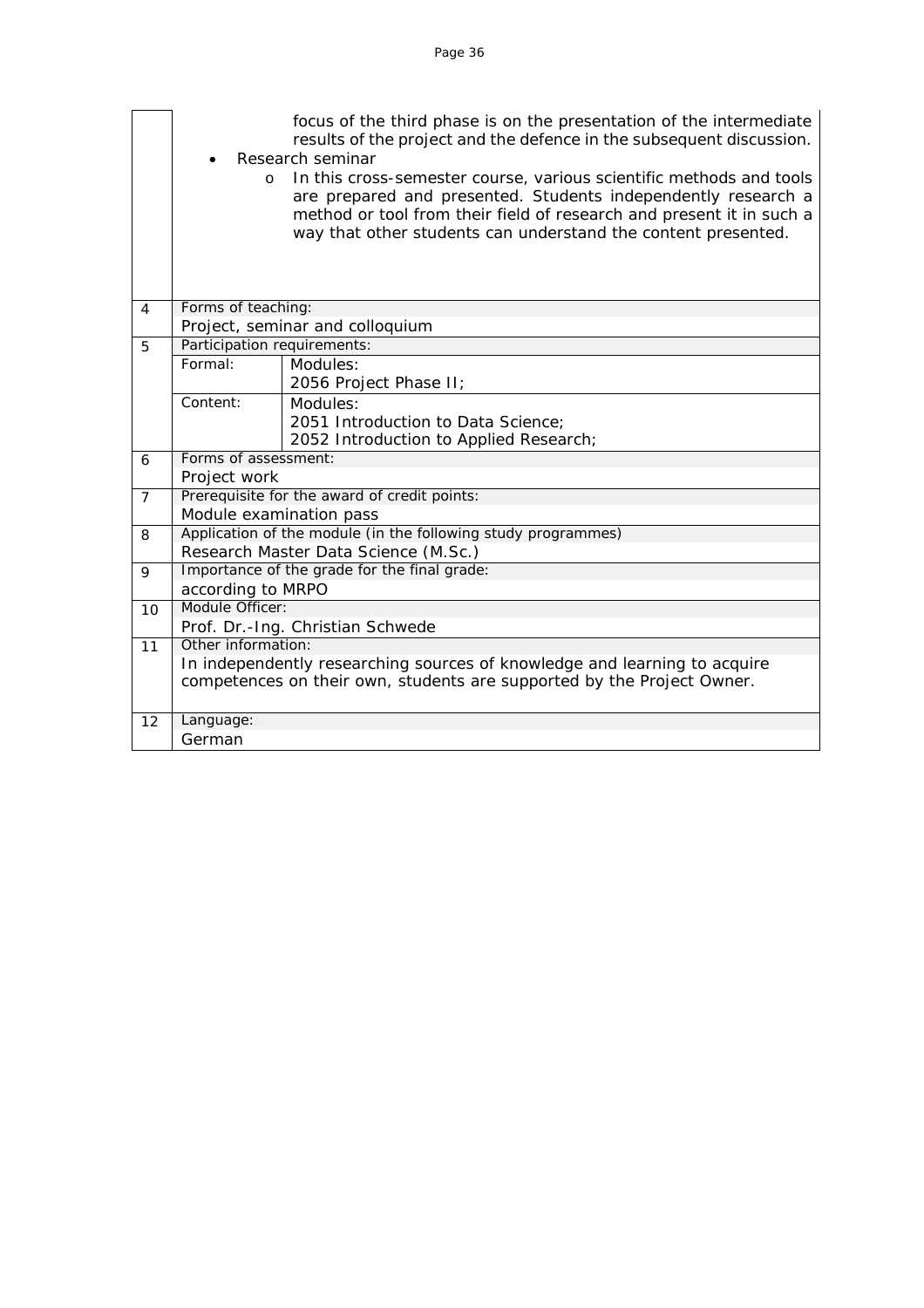| <b>Project-Specific Compulsory Elective Module</b> |                                                                                                                                                                                                                                                                                                                                                                                                                                                      |                                              |                                              |                           |                |            |                                                          | <b>PSWM</b> |            |    |
|----------------------------------------------------|------------------------------------------------------------------------------------------------------------------------------------------------------------------------------------------------------------------------------------------------------------------------------------------------------------------------------------------------------------------------------------------------------------------------------------------------------|----------------------------------------------|----------------------------------------------|---------------------------|----------------|------------|----------------------------------------------------------|-------------|------------|----|
| ID no.                                             |                                                                                                                                                                                                                                                                                                                                                                                                                                                      | Workload                                     | Credits                                      |                           | Study semester |            | Frequency of the<br>offer                                |             | Duration   |    |
| 9029                                               |                                                                                                                                                                                                                                                                                                                                                                                                                                                      | 150                                          | 5                                            | 1st, 2nd or 3rd<br>sem.   |                |            | each semester                                            |             | 1 sem.     |    |
| 1                                                  | Course                                                                                                                                                                                                                                                                                                                                                                                                                                               |                                              |                                              | Planned group sizes Scope |                |            | Actual contact<br>time $\prime$<br>classroom<br>teaching |             | Self-study |    |
|                                                    | Lecture                                                                                                                                                                                                                                                                                                                                                                                                                                              |                                              | 60 students                                  |                           | <b>SCH</b>     |            | h.                                                       |             |            | h  |
|                                                    |                                                                                                                                                                                                                                                                                                                                                                                                                                                      | Tuition in seminars                          | 30 students                                  |                           |                | <b>SCH</b> |                                                          | h           |            | h  |
|                                                    | Exercise                                                                                                                                                                                                                                                                                                                                                                                                                                             |                                              | 20 students                                  |                           |                | <b>SCH</b> |                                                          | h           |            | h  |
|                                                    | Practical or seminar                                                                                                                                                                                                                                                                                                                                                                                                                                 |                                              | 15 students                                  |                           | $\Omega$       | <b>SCH</b> | 0                                                        | h           | 0          | h. |
|                                                    | Supervised self-<br>study                                                                                                                                                                                                                                                                                                                                                                                                                            |                                              | 60 students                                  |                           |                | <b>SCH</b> |                                                          | h           |            | h  |
| 2                                                  | Learning outcomes/competences:<br>Students have acquired methods and tool knowledge or specific expertise<br>that they can transfer and apply to a practical situation in their project.                                                                                                                                                                                                                                                             |                                              |                                              |                           |                |            |                                                          |             |            |    |
|                                                    | In consultation with the project owner, students select 2-3 elective<br>$\bullet$<br>modules from the range of modules offered in the university's master<br>degree programmes and, if applicable, other courses that fit the content<br>of their project and close any gaps in their knowledge.<br>Study selected modules and pass exams<br>The students attend the selected courses, learn the contents and complete<br>the required examinations. |                                              |                                              |                           |                |            |                                                          |             |            |    |
| 4                                                  | Forms of teaching:<br>According to the selected courses, e.g. lecture, seminar, seminar and practical<br>course                                                                                                                                                                                                                                                                                                                                      |                                              |                                              |                           |                |            |                                                          |             |            |    |
| 5                                                  | Participation requirements:                                                                                                                                                                                                                                                                                                                                                                                                                          |                                              |                                              |                           |                |            |                                                          |             |            |    |
|                                                    | Formal:                                                                                                                                                                                                                                                                                                                                                                                                                                              |                                              |                                              |                           |                |            |                                                          |             |            |    |
|                                                    | Content:                                                                                                                                                                                                                                                                                                                                                                                                                                             |                                              |                                              |                           |                |            |                                                          |             |            |    |
| 6                                                  | Forms of assessment:                                                                                                                                                                                                                                                                                                                                                                                                                                 |                                              |                                              |                           |                |            |                                                          |             |            |    |
| 7                                                  |                                                                                                                                                                                                                                                                                                                                                                                                                                                      | Prerequisite for the award of credit points: |                                              |                           |                |            |                                                          |             |            |    |
| 8                                                  | Module examination pass<br>Application of the module (in the following study programmes)                                                                                                                                                                                                                                                                                                                                                             |                                              |                                              |                           |                |            |                                                          |             |            |    |
|                                                    |                                                                                                                                                                                                                                                                                                                                                                                                                                                      |                                              | Research Master Data Science (M.Sc.)         |                           |                |            |                                                          |             |            |    |
| 9                                                  |                                                                                                                                                                                                                                                                                                                                                                                                                                                      |                                              | Importance of the grade for the final grade: |                           |                |            |                                                          |             |            |    |
|                                                    |                                                                                                                                                                                                                                                                                                                                                                                                                                                      | according to MRPO                            |                                              |                           |                |            |                                                          |             |            |    |
| 10                                                 | Module Officer:                                                                                                                                                                                                                                                                                                                                                                                                                                      |                                              |                                              |                           |                |            |                                                          |             |            |    |
|                                                    |                                                                                                                                                                                                                                                                                                                                                                                                                                                      |                                              | Prof. Dr.-Ing. Christian Schwede             |                           |                |            |                                                          |             |            |    |
| 11                                                 | Other information:<br>Literature according to the selected courses.                                                                                                                                                                                                                                                                                                                                                                                  |                                              |                                              |                           |                |            |                                                          |             |            |    |
| 12                                                 | Language:                                                                                                                                                                                                                                                                                                                                                                                                                                            |                                              |                                              |                           |                |            |                                                          |             |            |    |
|                                                    | German                                                                                                                                                                                                                                                                                                                                                                                                                                               |                                              |                                              |                           |                |            |                                                          |             |            |    |